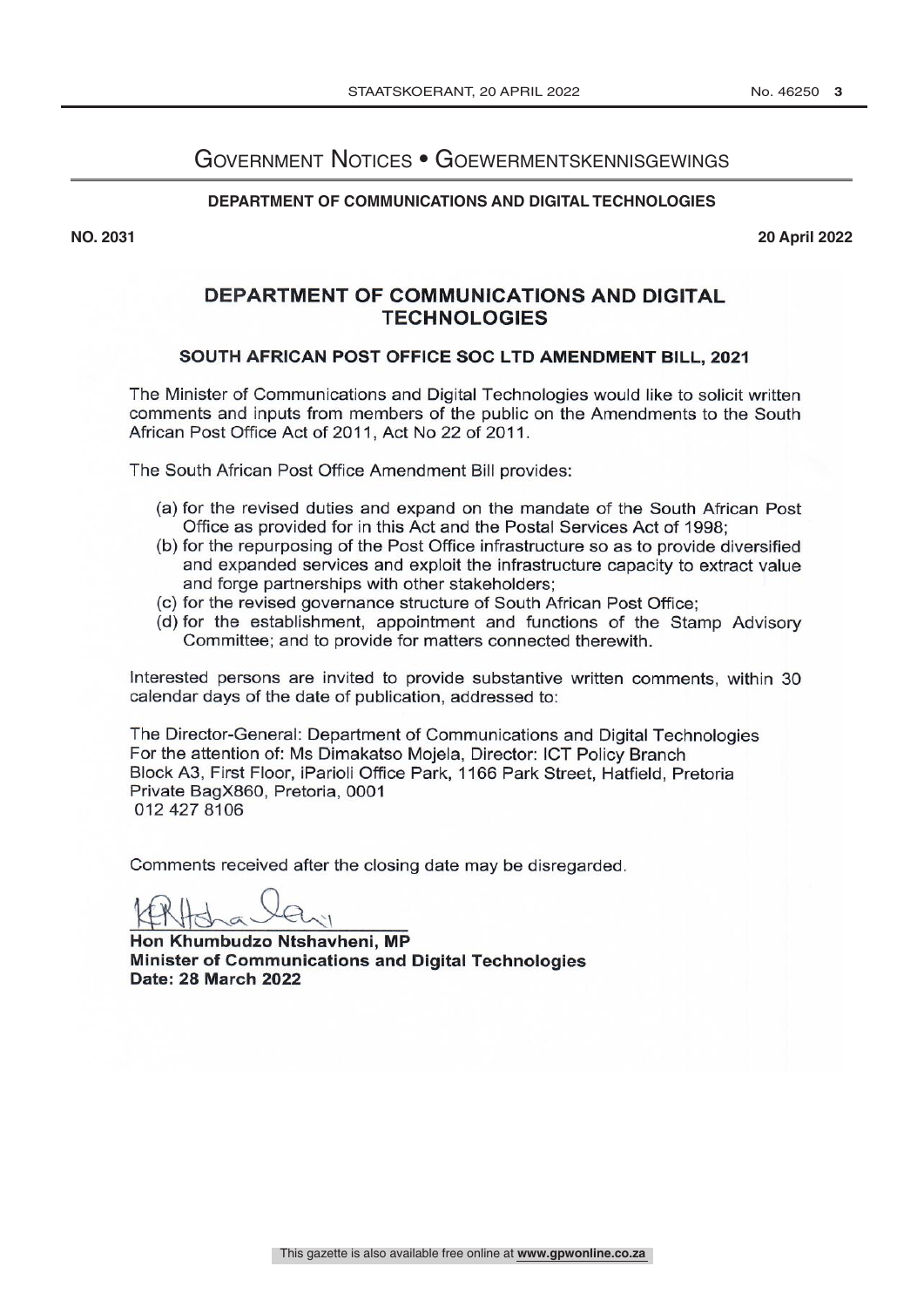## REPUBLIC OF SOUTH AFRICA

## **SOUTH AFRICAN POST OFFICE SOC LTD AMENDMENT BILL**

(As introduced in the National Assembly (proposed section 75 Bill); explanatory summary of Bill published in Government Gazette No. 46250 of 20 April 2022) (The English text is the official text of the Bill)

--------------------

--------------------

## **(MINISTER OF COMMUNICATIONS AND DIGITAL TECHNOLOGIES)**

**[B —2022]**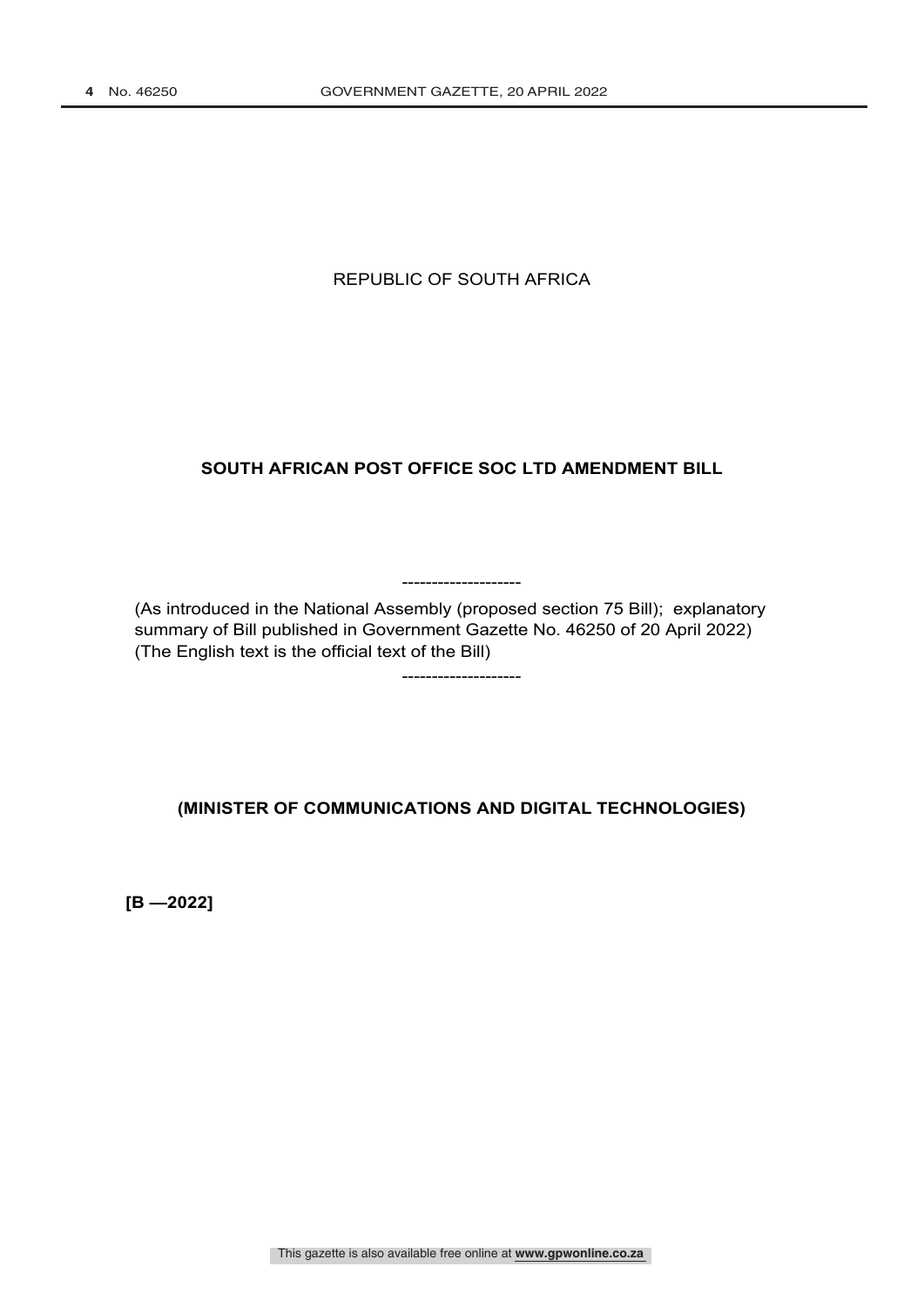#### **GENERAL EXPLANATORY NOTE:**

|  | Words in bold type in square brackets indicate omissions from<br>existing enactments.<br>Words underlined with a solid line indicate insertions in existing<br>enactments. |
|--|----------------------------------------------------------------------------------------------------------------------------------------------------------------------------|
|--|----------------------------------------------------------------------------------------------------------------------------------------------------------------------------|

#### **BILL**

**To amend the South African Post Office SOC Ltd Act, 2011, so as to provide for the revised duties and expand on the mandate of the South African Post Office as provided for in this Act and the Postal Services Act, 1998; provide for the repurposing of the Post Office infrastructure so as to provide diversified and expanded services and exploit the infrastructure capacity to extract value and forge partnerships with other stakeholders; to provide for the revised governance structure of South African Post Office; to provide for the establishment, appointment and functions of the Stamp Advisory Committee; and to provide for matters connected therewith.**

**BE IT ENACTE**D by the Parliament of the Republic of South Africa, as follows:-

# **Amendment of section 1 of Act 22 of 2011, as amended by section 1 of Act 38 of 2013**

**1.** Section 1 of the South African Post Office SOC Ltd Act, 2011 (hereinafter referred to as the principal Act), is hereby amended—

*(a)* by the substitution for the definition of Department of the following definition: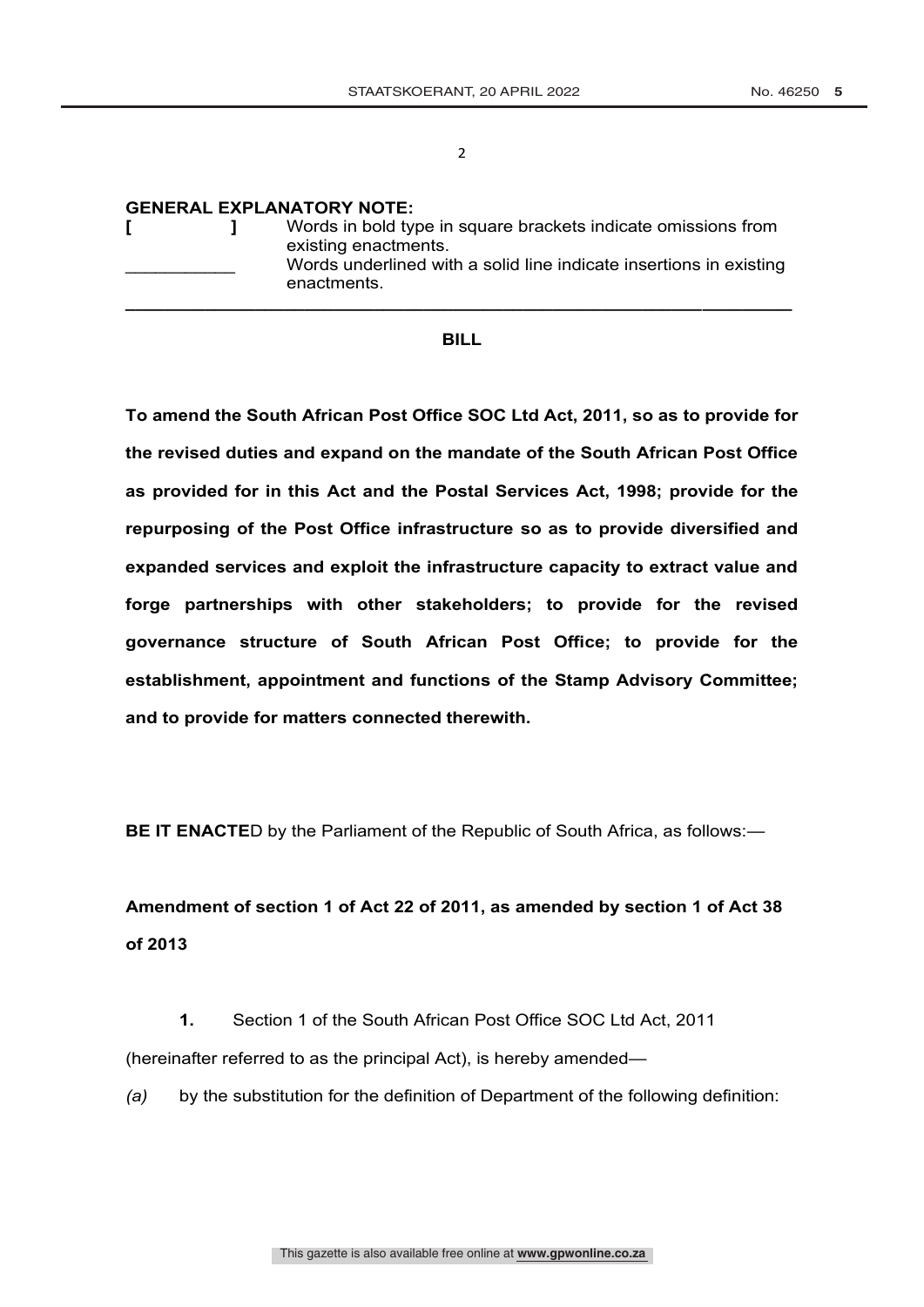" '**Department**' means the **[Department of Communications]** department responsible for communications and digital technologies services;";

*(b)* by the insertion after the definition of "family member" of the following definition:

> **"financial services"** means financial services which includes amongst others, money transfer and remittance, payment, and prepaid services, tickets sale and any other financial services the Minister may determine from time to time";

*(c)* by the insertion after the definition of "Public Finance Management Act" of the following definitions:

> **"Services points"** means any infrastructure where the post office services can be accessed from;"

> " '**Stamp Advisory Committee**' means the Stamp Advisory Committee established by section  $14A(1)$ ;";

**"universal postal services"** means services provided for under section 16 and schedule 1 and 2 of the Postal Services Act;"; and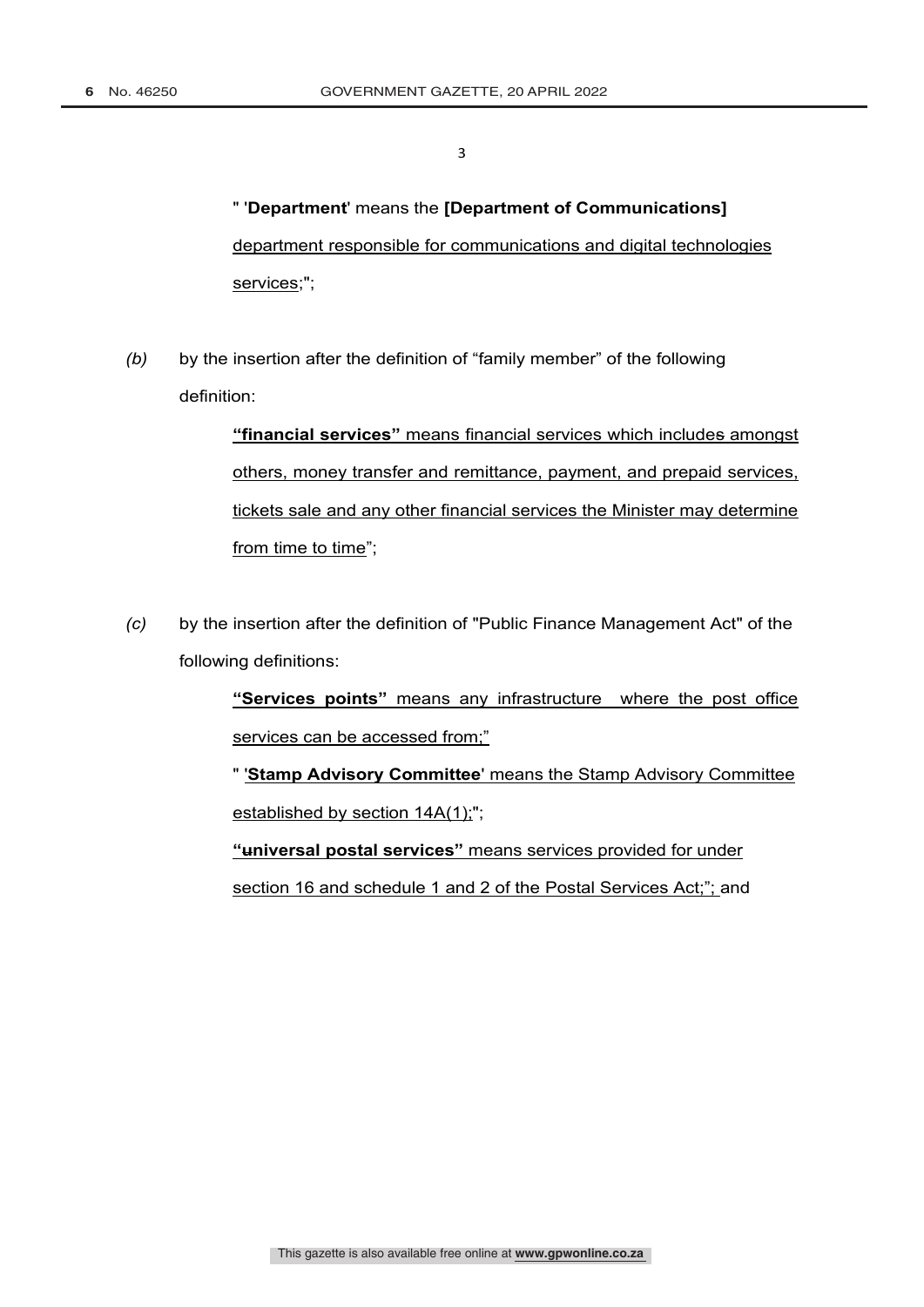## **Amendment of section 2 of Act 22 of 2011**

## **Objects of the Act**

**2.** Section 2 of the Principal Act is hereby amended by the deletion of the word **[and]** at the end of paragraph *(d)* and by the addition of the following paragraphs:

"*(f)* expand the objects and mandate of the post office to include services that respond to the needs of the users and customers; and

## **Amendment of section 4 of Act 22 of 2011**

## **Duties and mandate of the Post Office**

- **3.** Section 4 of the principal Act is hereby amended as follows:
- *(a)* by the substitution for the heading of the following heading:

## "**Duties and mandate of the Post Office";**

- *(b)* by the deletion in subsection (1) of the word "and" at the end of paragraph*(k);*
- *(c)* by the substitution in subsection (1) for paragraph *(l)* of the following

paragraph:

*"(l)* ensure compliance with international commitments relevant to the postal and related industries in the provision of postal,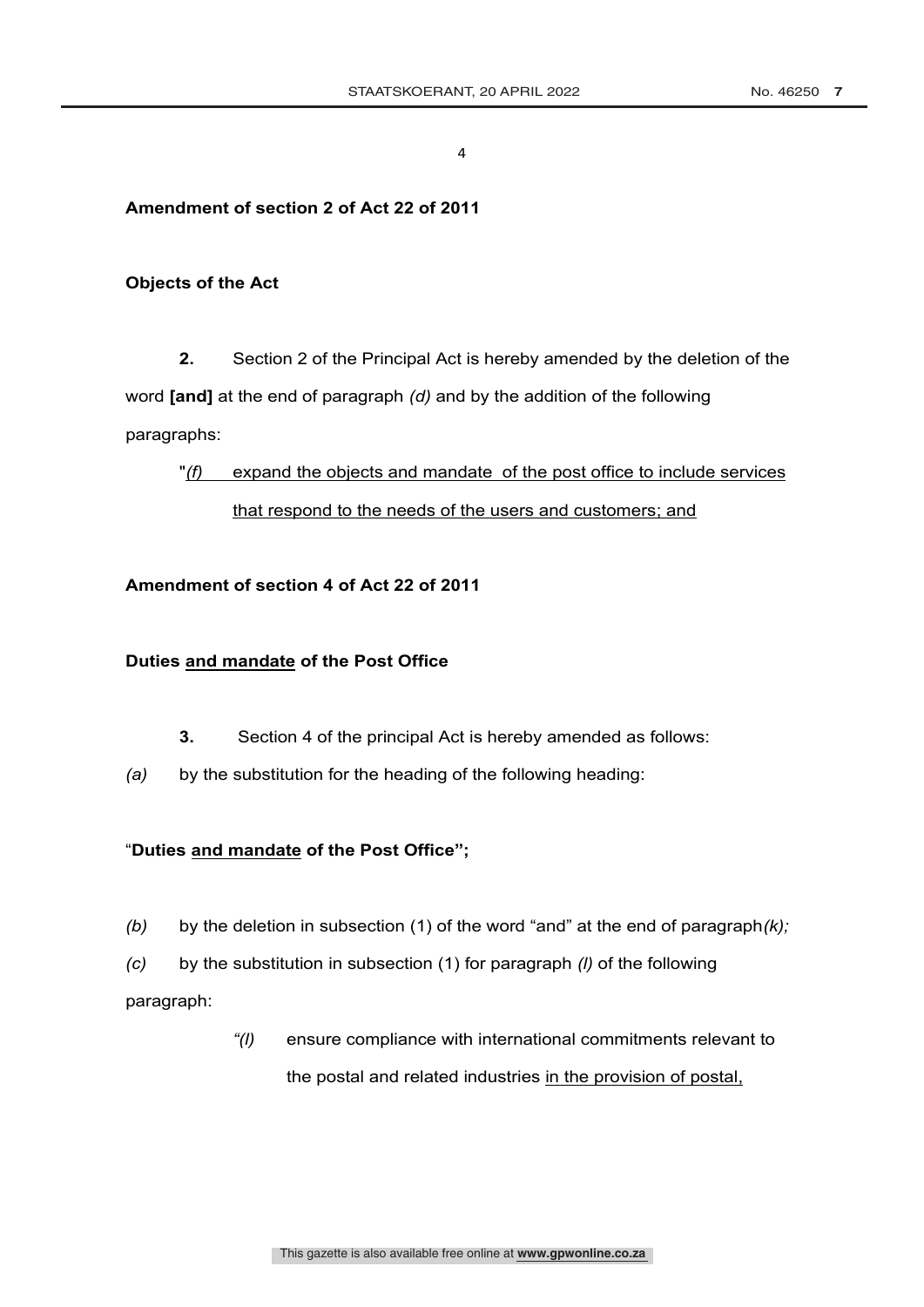courier and other related services to the extent that is permitted by domestic laws; and

- *(d)* by the addition after paragraph *(l)* of the following paragraphs:
	- "*(m)* provide logistics and e-commerce services and serve as a logistics partner for e-commerce and other logistics players, including SMMEs and informal traders;
	- (n) serve as digital hub for businesses and communities;
	- (o) serve as a Designated Authentication Authority that also fulfils its role as a national Trust Centre in the age of digital identity and services;
	- (p) serve as a hub for government services and other agency services
	- (q) provide different services at the post office and service points based on the needs assessments for a particular area and to ensure the effective usage and enhancement of the retail offering and services;
	- *(r)* charge different fees for different services and areas, subject to the approval of the Authority;
	- *(s)* continuously adjust its business model in line with the technological and industry developments in the provision of postal services and other services and to enhance the provision of Universal Services Obligation; including the roll-out of service points and the use of third-party infrastructure and other related services subject to the approval of the Minister;

This gazette is also available free online at **www.gpwonline.co.za**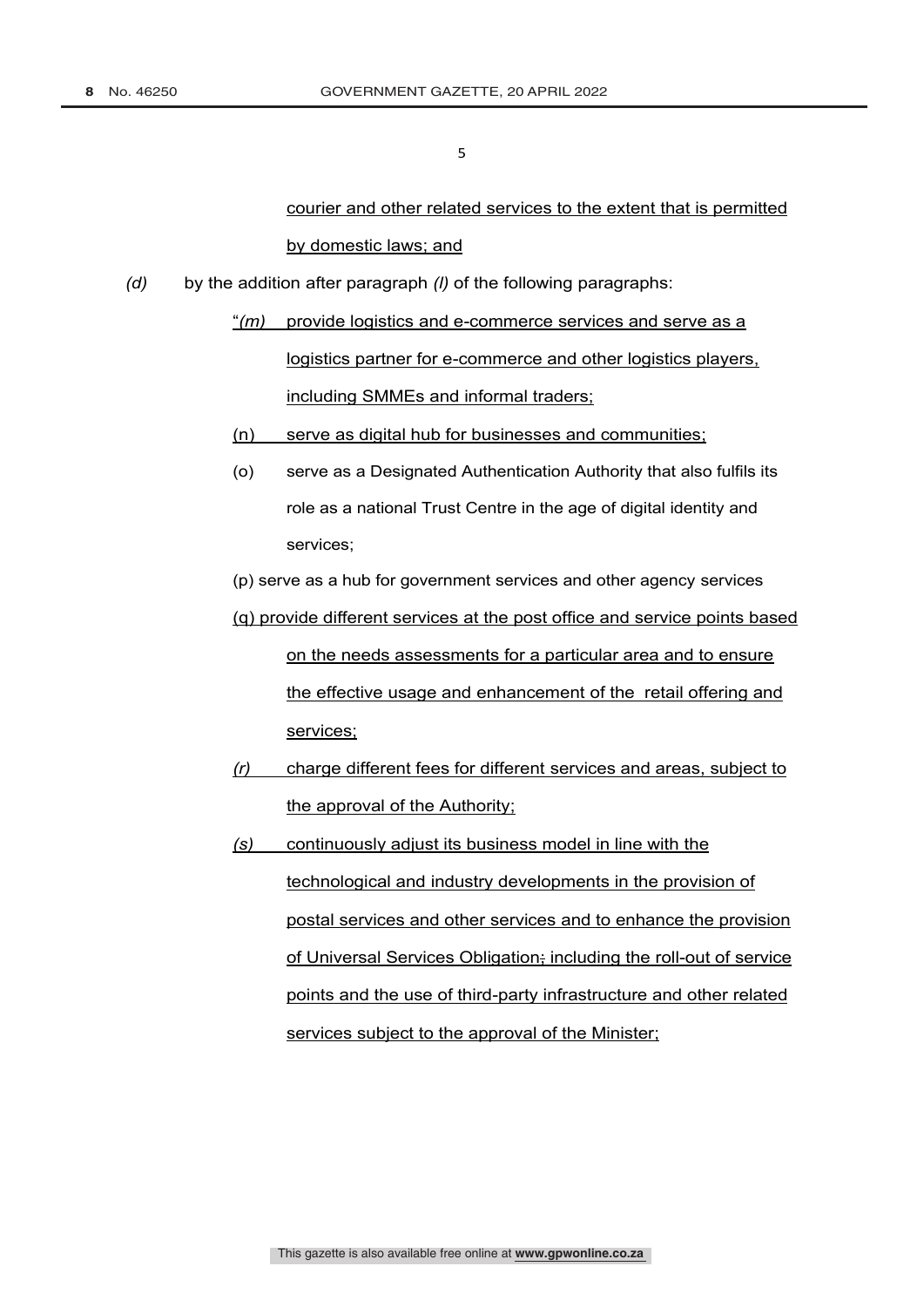- (t) ensure the implementation of national address system and development and maintenance of national address database; and
- *(u)* provide any business that is responsive to the needs of users, consumers and citizens and exploit the infrastructure capacity to extract value and forge partnerships with other stakeholders with the approval of the Minister";

#### **Amendment of section 7 of Act 22 of 2011**

- **4.** Section 7 of the principal Act is hereby amended: —
- *(a)* by the substitution for subsection (1) of the following subsection:

"(1) Parliament may fund the normal expenditure of the Post Office to ensure universal postal services and the achievement of its mandate, out of money appropriated for the purpose."

*(b)* by the addition after subsection (4) of the following subsection:

"(5) Government institutions which include national and provincial departments, national and provincial government components and municipalities are encouraged to utilise services offerings by Post Office and its infrastructure in the delivery of their services and set-aside certain services to be provided by the Post Office to assist in eliminating over-reliance on government funding by the Post Office.".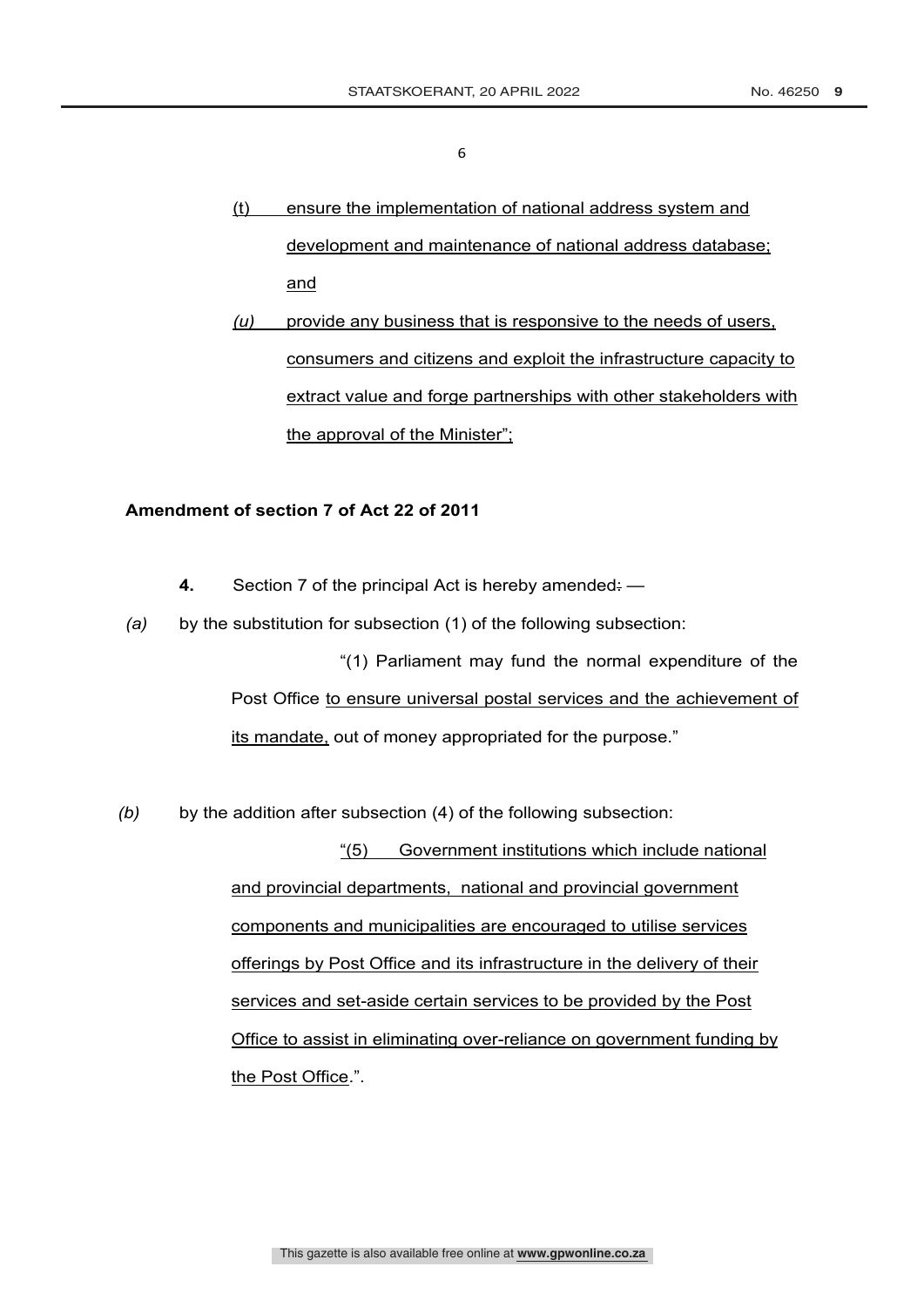# **Amendment of section 8 of Act 22 of 2011, as amended by section 3 of act 38 of 2013**

- **5.** Section 8 of the principal Act is hereby amended: —
- *(a)* by the substitution for subsection (2) of the following subsection:
	- "(2) The Board consists of —
	- *(a)* not more than **[10]** nine and not less than five non-

executive members appointed in terms of section 11; and

- *(b)* by the substitution for subsection (3) of the following subsection:
	- "(3) The Chairperson **[and Deputy Chairperson]** must

be appointed by the Minister from the nonexecutive members of the Board.";

*(c)* by the substitution of for subsection (4) of the following subsection:

"(4) The Board may designate any other non-executive member to act as chairperson if **[both]** the Chairperson **[and Deputy Chairperson are]** is absent or unable to perform **[their]** his or her functions."; and

(d) by the deletion of subsections (5) and (6).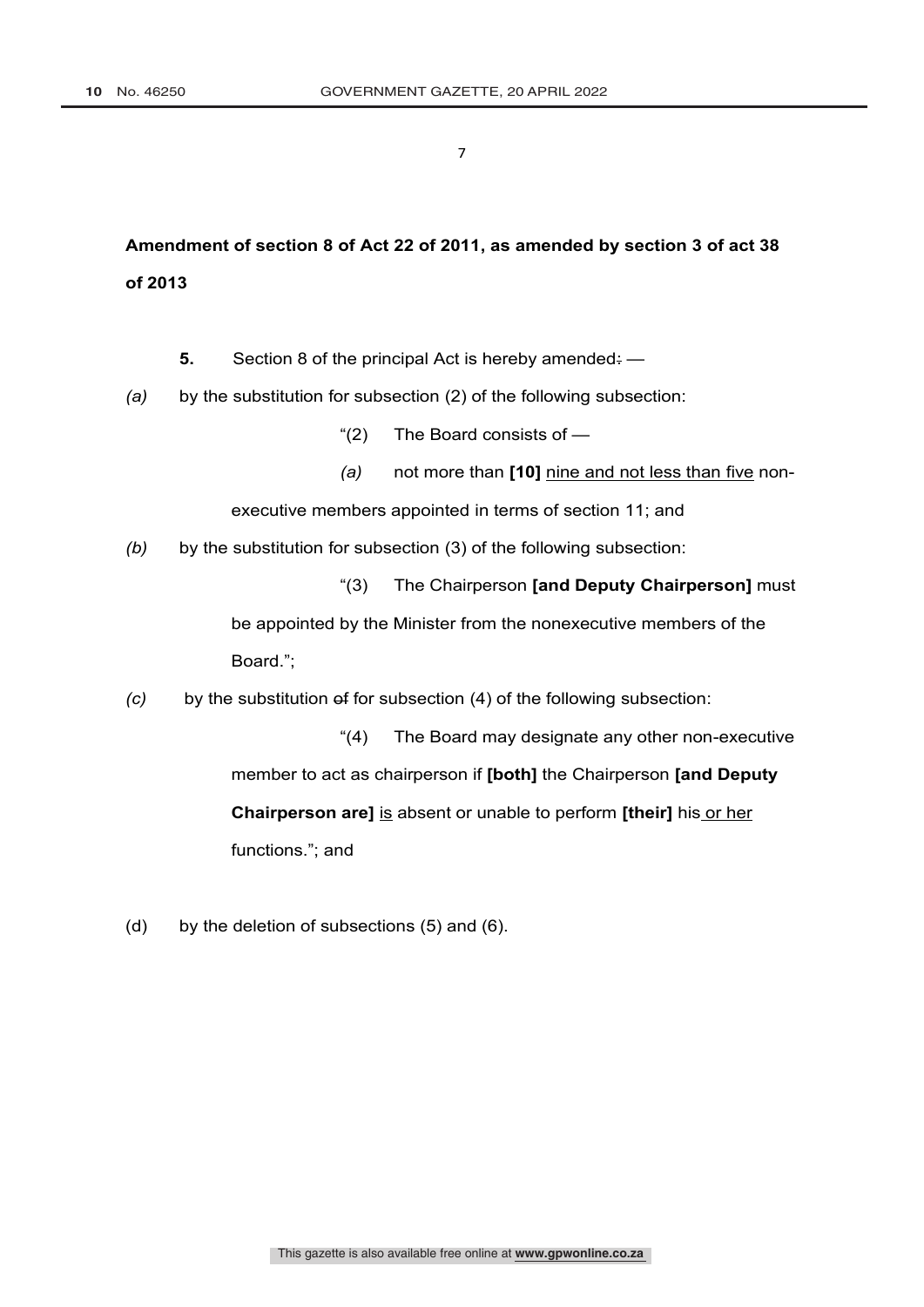**Amendment of section 11 of Act 22 of 2011, as amended by section 4 of Act 38 of 2013**

**6.** Section 11 of the principal Act is hereby amended: —

*(a)* by the substitution in subsection (1) for the words following paragraph*(b)* of the following words:

"to submit, within the period and in the manner mentioned in the notice, the names of persons fit to be appointed as members of the Board **[, with due regard to section 8 (5)]**."

*(a)* by the deletion in subsection (4) of paragraph *(a)* (vi).

*(d)* by the deletion in subsection (4) of paragraph *(c)*;

*(e)* by the substitution in subsection (7) for paragraph*(a)* of the following paragraph:

- "*(a)* The Minister must appoint **[**—**]**
	- **[(i) two non-executive members of the Board from suitable persons nominated by trade unions contemplated in subsection (1)** *(b)***; and**
	- **ii]** the **[other]** non-executive members of the Board from suitable persons as contemplated in subsection (4).

*(f)* by the substitution in subsection (8) for paragraph *(a)* of the following paragraph: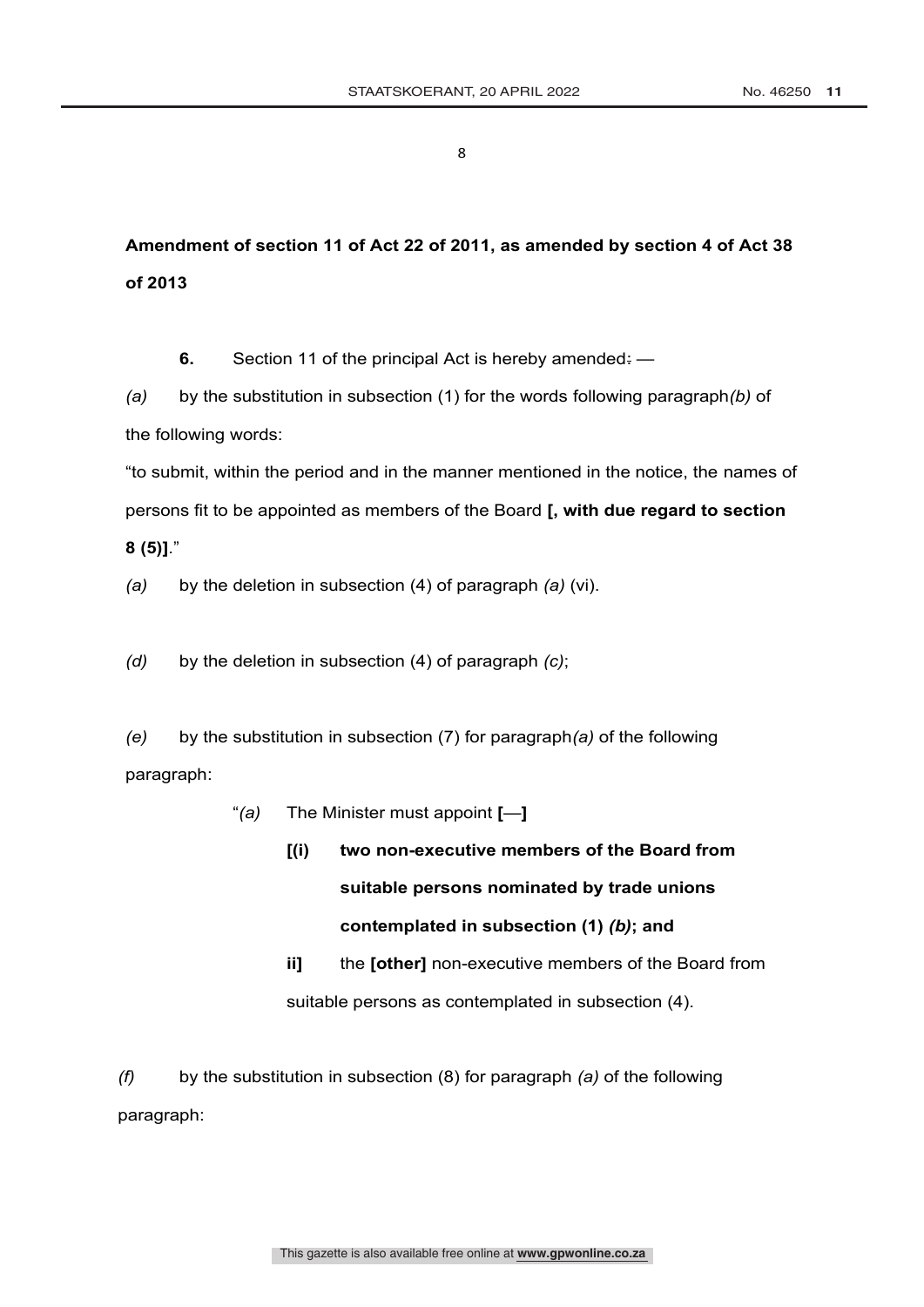"*(a)* Any vacancy occurring in the Board in terms of section 12, must be filled **[in the manner provided for in this section]** with suitable persons in a transparent manner determined by the Minister in terms of this Act.

*(g)* by the substitution in subsection (9) for paragraph *(a)* of the following paragraph:

"A non-executive member of the Board —

(a) holds office for a period not exceeding three years, subject to review at the annual general meeting and the Minister may after due process has been followed remove the Board member for any reason as provided for under this Act at the annual general meeting and in accordance with the assessment report provided by the Board.".

## **Amendment of section 12 of Act 22 of 2011**

**7.** Section 12 of the principal Act is hereby amended by the deletion in subsection (2) of paragraph *(f)*.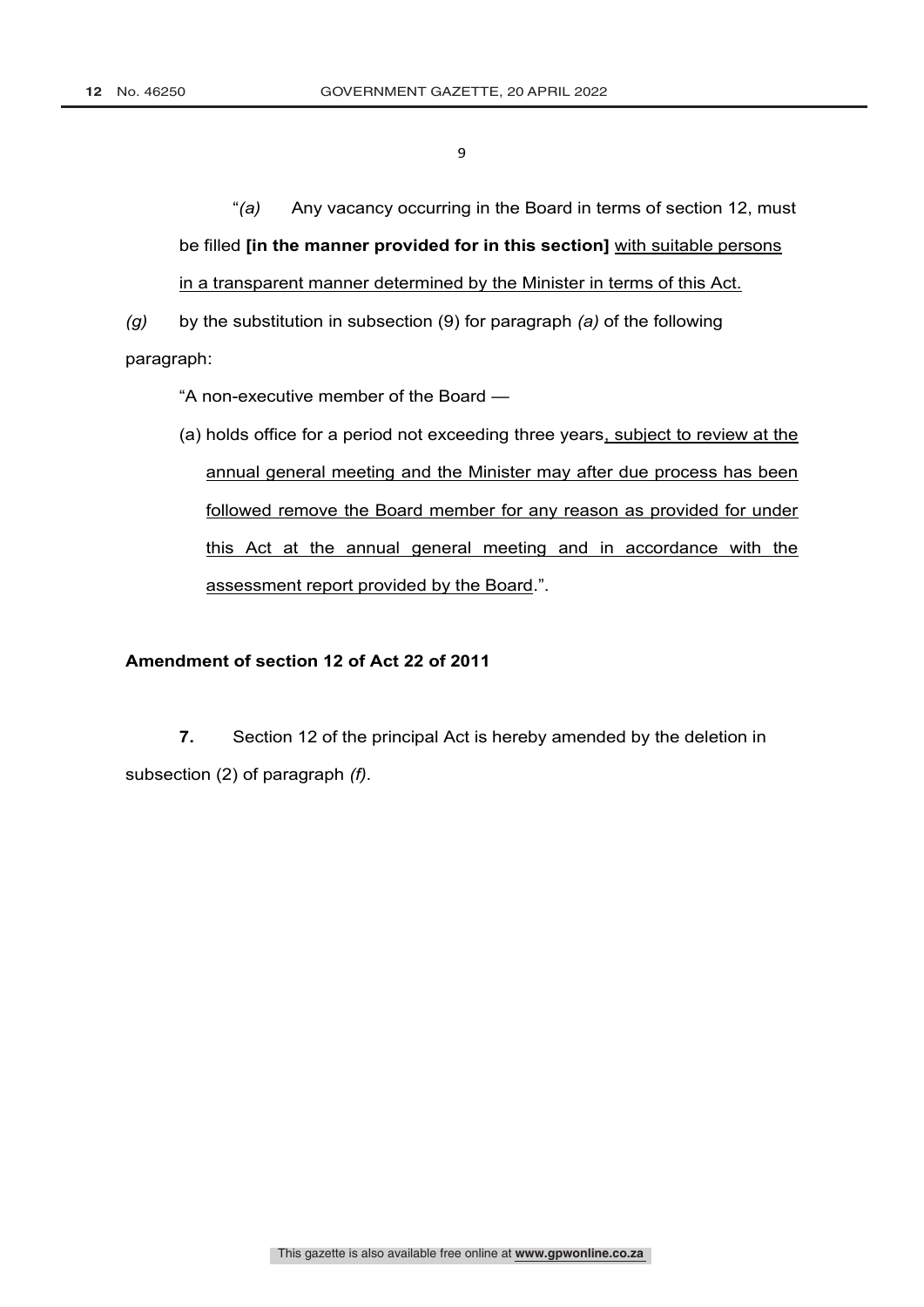## **Insertion of sections 14A to 14F in Act 22 of 2011**

#### **Stamp Advisory Committee**

**8.** The following sections are hereby inserted after section 14 of the principal Act:

#### **"Appointment and composition of Stamp Advisory Committee**

**14A.** (1) The Minister, must establish a Stamp Advisory Committee and appoint not more than 9 persons as members of the Stamp Advisory Committee.

(2) The Stamp Advisory Committee consists of—

#### *(a)* two members appointed from the non-executive members of the Board;

*(b)* one representative from departments responsible for communications and digital technologies, arts, sports and culture and basic education; and

*(c)* not more than four persons appointed on the basis of their knowledge, experience and expertise in the areas referred to in subsection (8).

(3) The Minister must appoint a non-executive member contemplated in subsection (2)*(a)* as Chairperson of the Stamp Advisory Committee.

(4) For the purposes of appointing the persons contemplated in subsection (2)*(c)*, the Minster must, by notice in the *Gazette* and in two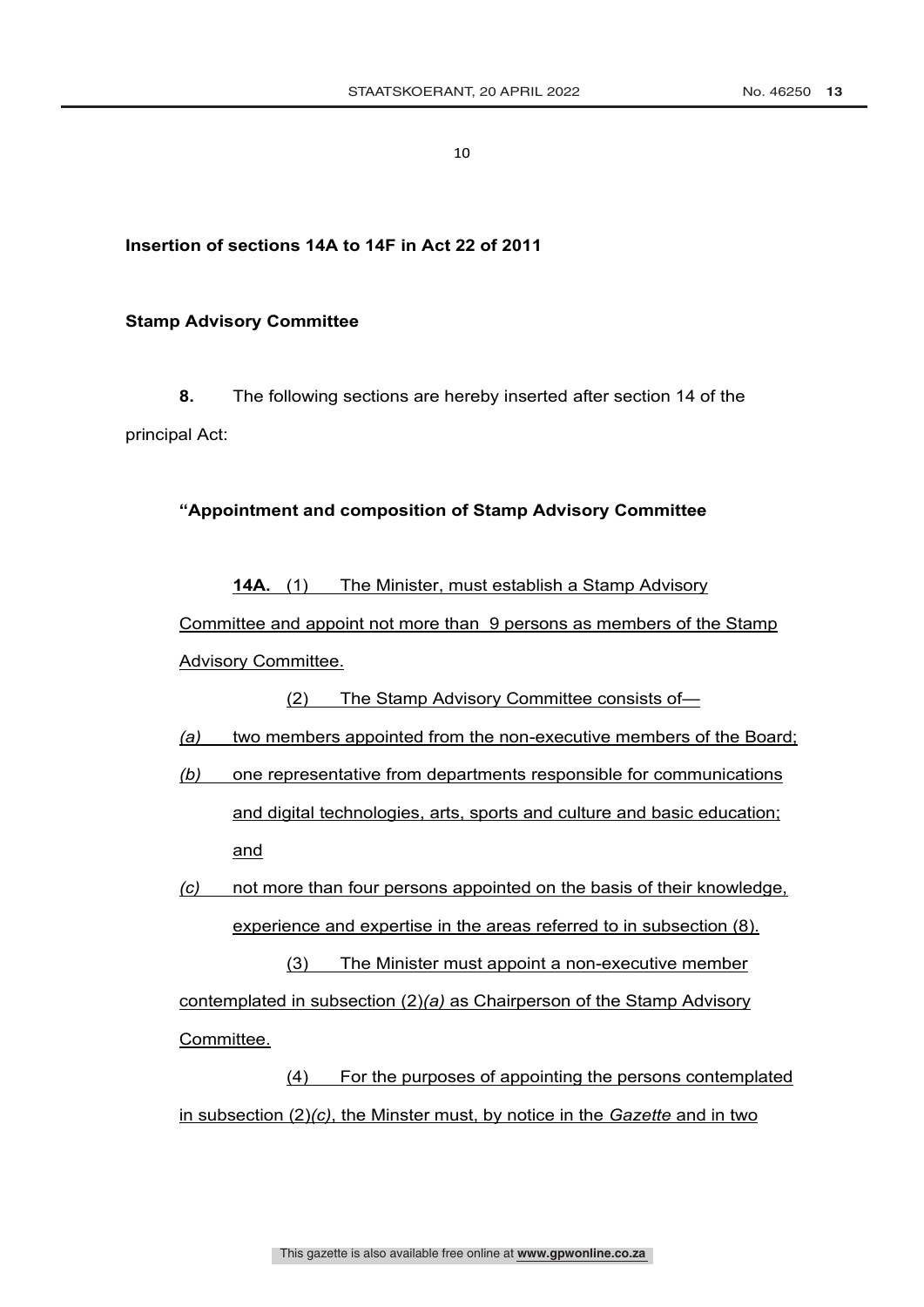national newspapers published ,an invitation to the public to submit nominations for membership of the Stamp Advisory Committee.

(5) The notice contemplated in subsection (4) must specify a period of at least 30 days for nominations to be submitted to the Minister.

(6) The Minister must appoint a panel to consider the nominations received in terms of subsection (5).

(7) The panel must compile a shortlist of not more than 8 candidates to be considered by the Minister and the Board for appointment as members of the Stamp Advisory Committee.

(8) The panel must ensure that the candidates—

*(a)* are representative of the South African society and represent the public

and private sectors, academic or research institutions, non-

governmental organisations and philately organisations; and

*(b)* have appropriate expertise in the areas of—

- (i) arts and culture;
- (ii) marketing;
- (iii) environmental development;
- (iv) education;
- (v) history;
- (vi) graphic design; or
- (vii) any other field of expertise relevant to stamp design.
	- (9) The Minister and the Board must ensure that the

members contemplated in subsection (2)*(c)* represent a sufficient spread of skills, knowledge, qualifications and expertise referred to in subsection (8).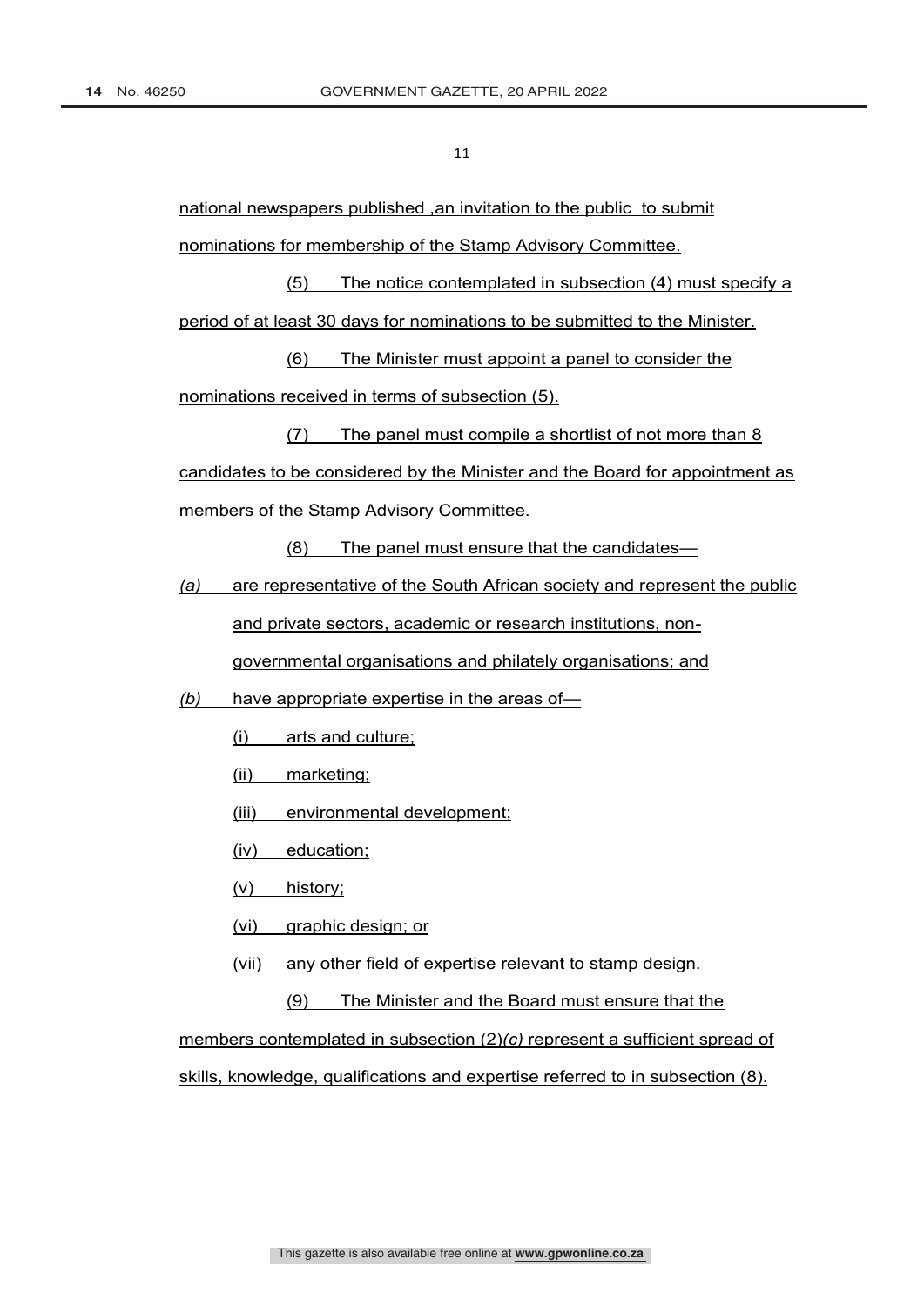(10) The Minister must, within 30 days after appointing the

members, publish a notice in the *Gazette* containing the names of the persons appointed as members of the Stamp Advisory Committee.

(11) A member of the Stamp Advisory Committee contemplated in subsection (2)*(c)*—

*(a)* holds office for a period not exceeding three years;

- *(b)* may be reappointed after his or her term of office has expired, but may not serve for more than two consecutive terms;
- *(c)* is appointed on a part-time basis; and

*(d)* must be paid from the revenue of the Post Office such remuneration and such allowances as may be determined by the Minister with the concurrence of the Minister of Finance.

(12) A member of the Stamp Advisory Committee

contemplated in subsection (2)*(c)* may resign by giving 30 days written notice to the Minister through the Board.

(13) The Stamp Advisory Committee that exists immediately before the South African Post Office SOC Ltd Amendment Act takes effect continues to exist for a period of six months or for such period until the new committee is established and members are appointed.

(14) The members appointed under subsection (2) (*a)* and *(b)*  will be serving for a period of three years as long as they are under the employ of the organisation that has nominated them or any period as provided by the respective organisation.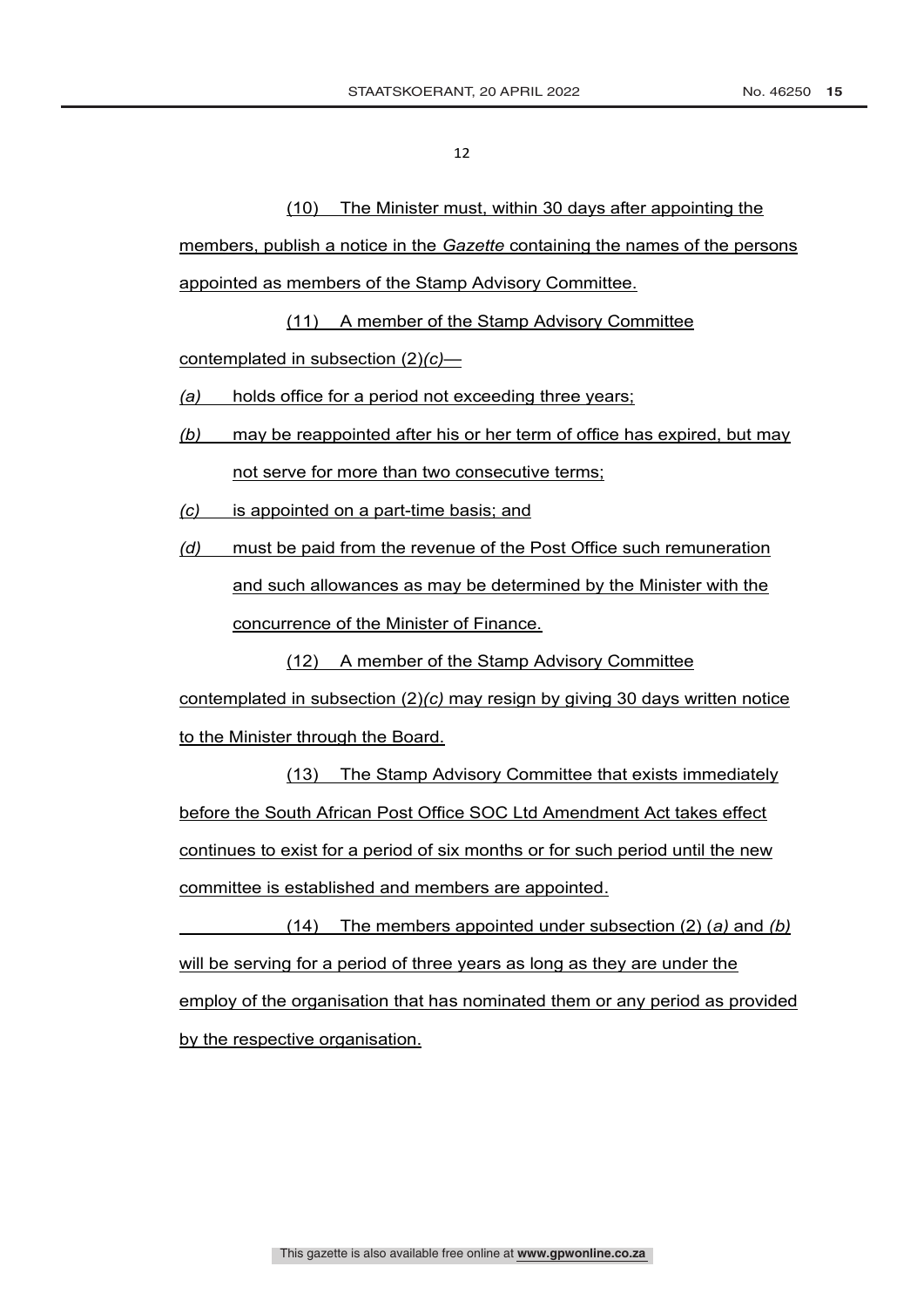(15) The organisations referred to in subsection (2) must inform the Minister when a member that has been appointed can no longer serve in the committee and provide a substitute for that member..

#### **Functions of Stamp Advisory Committee**

**14B.** The Stamp Advisory Committee must—

- *(a)* advise the Board on the implementation, monitoring and evaluation of a philatelic strategy;
- *(b)* provide the Board with advice on events and themes that may be celebrated on stamps and ensure that selection of themes reflects the broad spectrum of South African culture, history, environment economic and social development;
- *(c)* assist in identifying, articulating and prioritising themes for the annual stamp programme and commemorative stamps and make recommendations to the Board; and
- *(d)* encourage and facilitate stakeholder participation in the development of themes for the annual stamp programme.

## **Disqualification from membership of Stamp Advisory Committee**

# **14C.** A person may not be appointed as a member of the Stamp Advisory Committee contemplated in section 14A (2)*(c)* or remain a member if he or she—

*(a)* is not a South African or permanent resident of the Republic;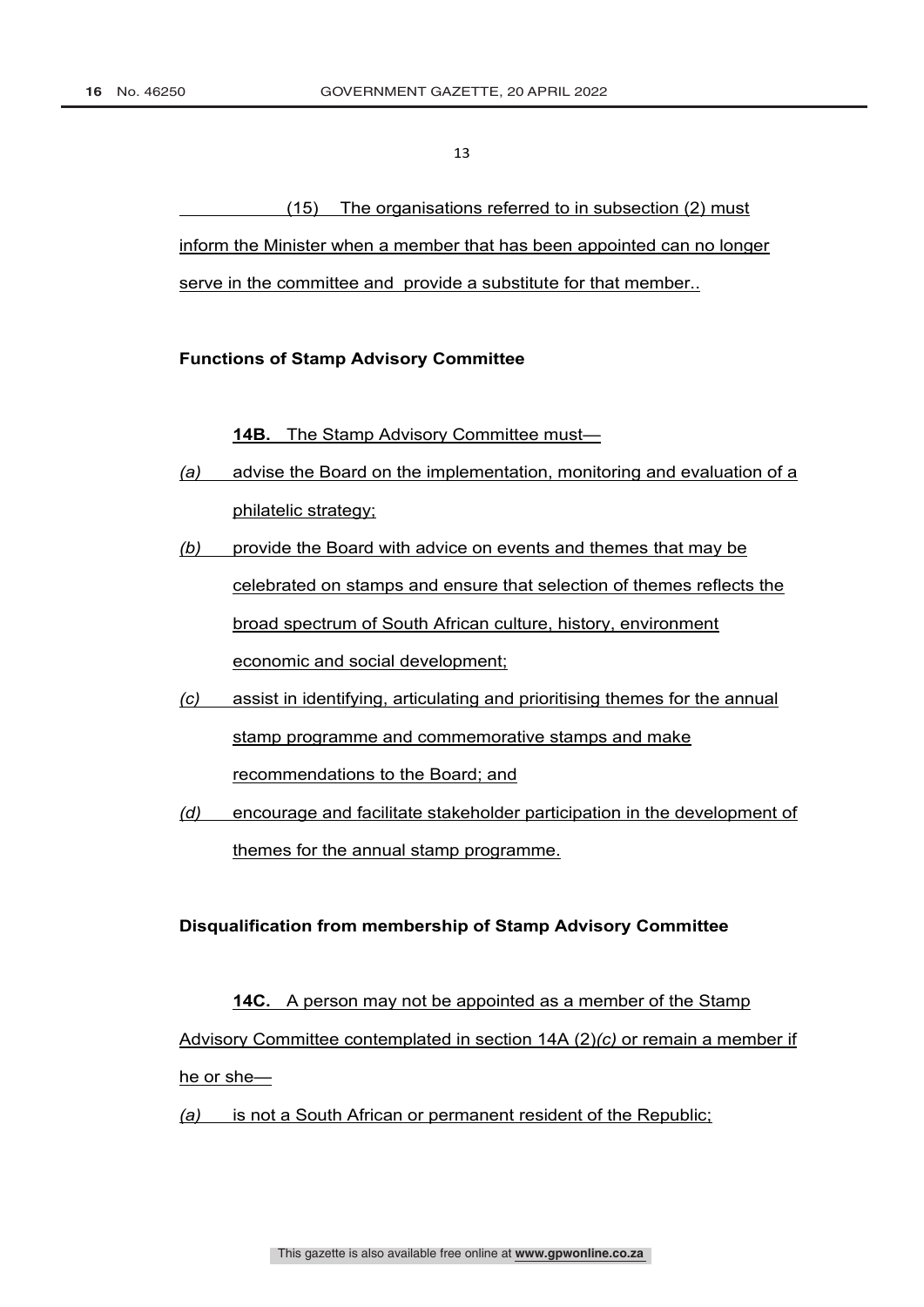- *(b)* is an unrehabilitated insolvent;
- *(c)* has been declared mentally ill by a competent court;
- *(d)* has at any time been convicted of an offence involving dishonesty whether in the Republic or elsewhere; or
- *(e)* has been removed from office on account of misconduct.

**Removal from the Stamp Advisory Committee**

**14D.** The Minister may remove a member of the Stamp Advisory

Committee contemplated in section 14A (2) from office—

- *(a)* on account of misconduct;
- *(b)* on account of inability to perform the duties of that member's office effectively;
- *(c)* if the member is absent from three consecutive meetings of the Stamp Advisory Committee without the prior permission of the chairperson, except on good cause shown; or

*(d)* if the member has engaged in conduct, which brings or may bring the Stamp Advisory Committee or the activities of the Stamp Advisory Committee into disrepute or threatens the integrity of the Stamp Advisory Committee.

## **Vacancies in Stamp Advisory Committee**

**14E.** (1) A member of the Stamp Advisory Committee vacates office if that member—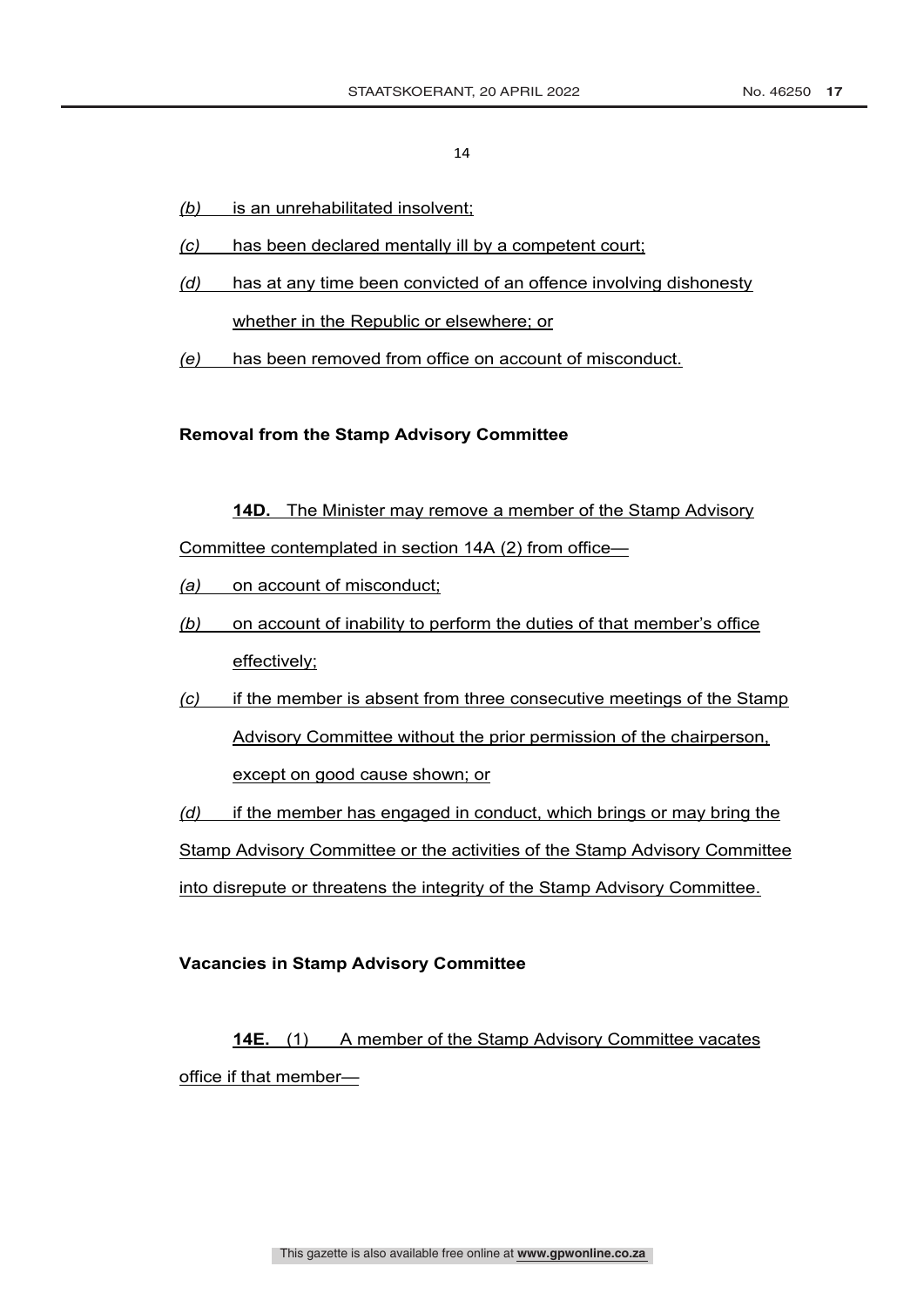- *(a)* tenders resignation in terms of section 14A(12) and such resignation takes effect;
- *(b)* becomes subject to a disqualification referred to in section 14C; or
- *(c)* is removed from office in terms of section 14D.

(2) *(a)* If a member of the Stamp Advisory Committee dies or vacates his or her office before the expiration of his or her term of office, the Minister must appoint another person to hold office for the unexpired portion of the period for which that person's predecessor was appointed.

*(b)* In making an appointment in terms of paragraph *(a),* the Minister must comply with section 14A.

## **Meetings and recommendations by Stamp Advisory Committee**

**14F.** (1) The Stamp Advisory Committee—

*(a)* must meet at least four times a year; and

*(b)* may determine its own procedures to be followed at its meetings.

(2) *(a)* A quorum for a meeting of the Stamp Advisory Committee is the majority of the total number of the members, which is 50% plus one.

*(b)* A decision by the majority of the members present at a meeting of the Stamp Advisory Committee constitutes a decision of the Stamp Advisory Committee..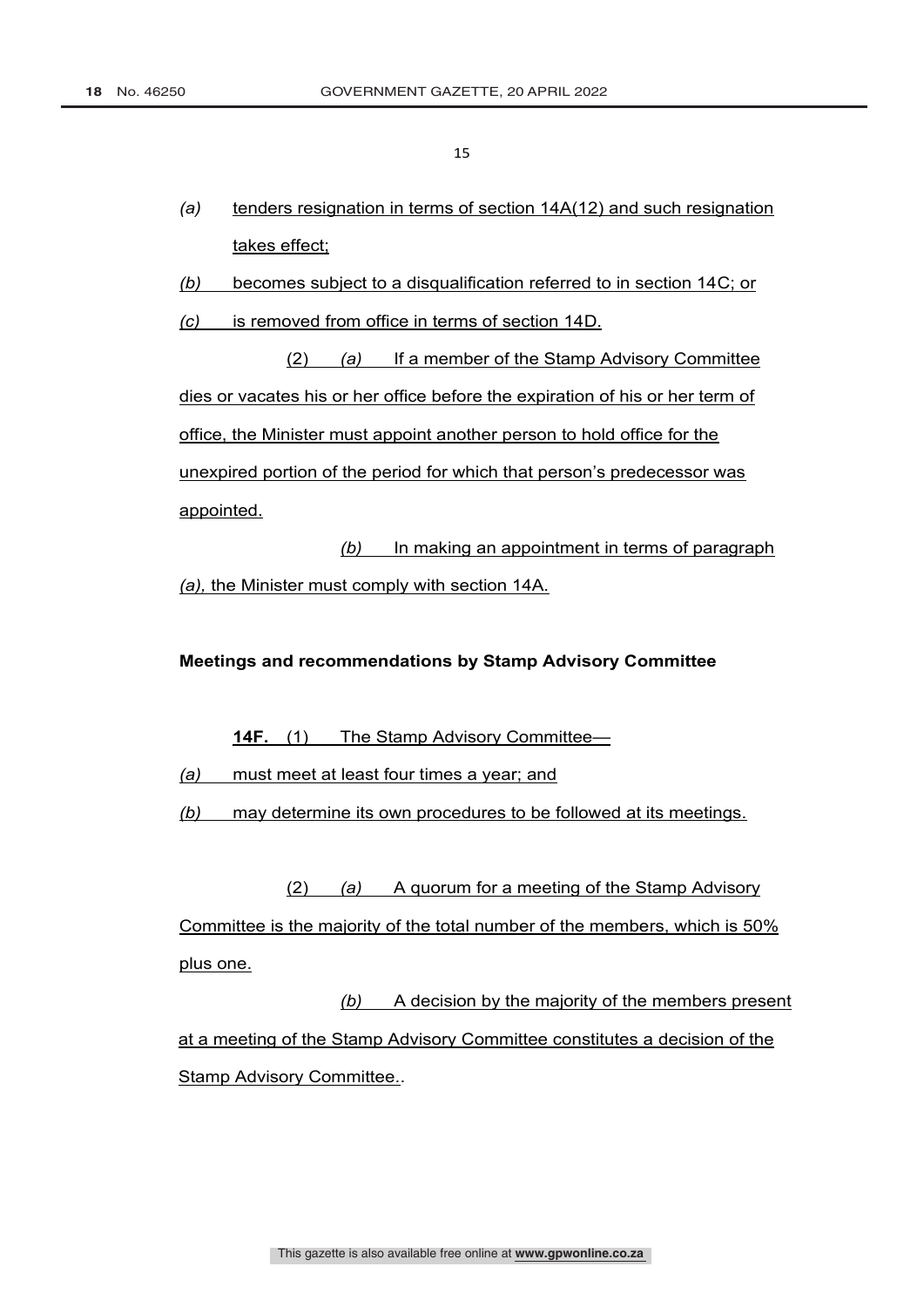*(c)* The decision of the Stamp Advisory Committee in

relation to the stamp programme and commemorative stamps must be submitted to the Board for consideration and submission to the Minister for final approval."

## **Amendment of section 17 of Act 22 of 2011**

**9.** Section 17 of the principal Act is hereby amended by the substitution for subsection (1) of the following subsection:

" (1) The appointment of the chief executive officer, **[chief financial officer and chief operating office]** is subject to the conclusion of an annual performance agreement with the **[Post Office]** Board.".

#### **Amendment of section 25 of Act 22 of 2011**

**10.** Section 25 of the principal Act is hereby amended —

*(a)* by the substitution in subsection (1) for the words preceding paragraph *(a)* of the following words:

"(1) The Minister may direct the **[Post Office]** Board to

take any action specified by the Minister if the Post Office -";

*(b)* by the substitution for subsection (3) of the following subsection:

"(3) If the **[Post Office]** Board fails to comply with the directive contemplated in subsection (1) within the stated period, the Minister may—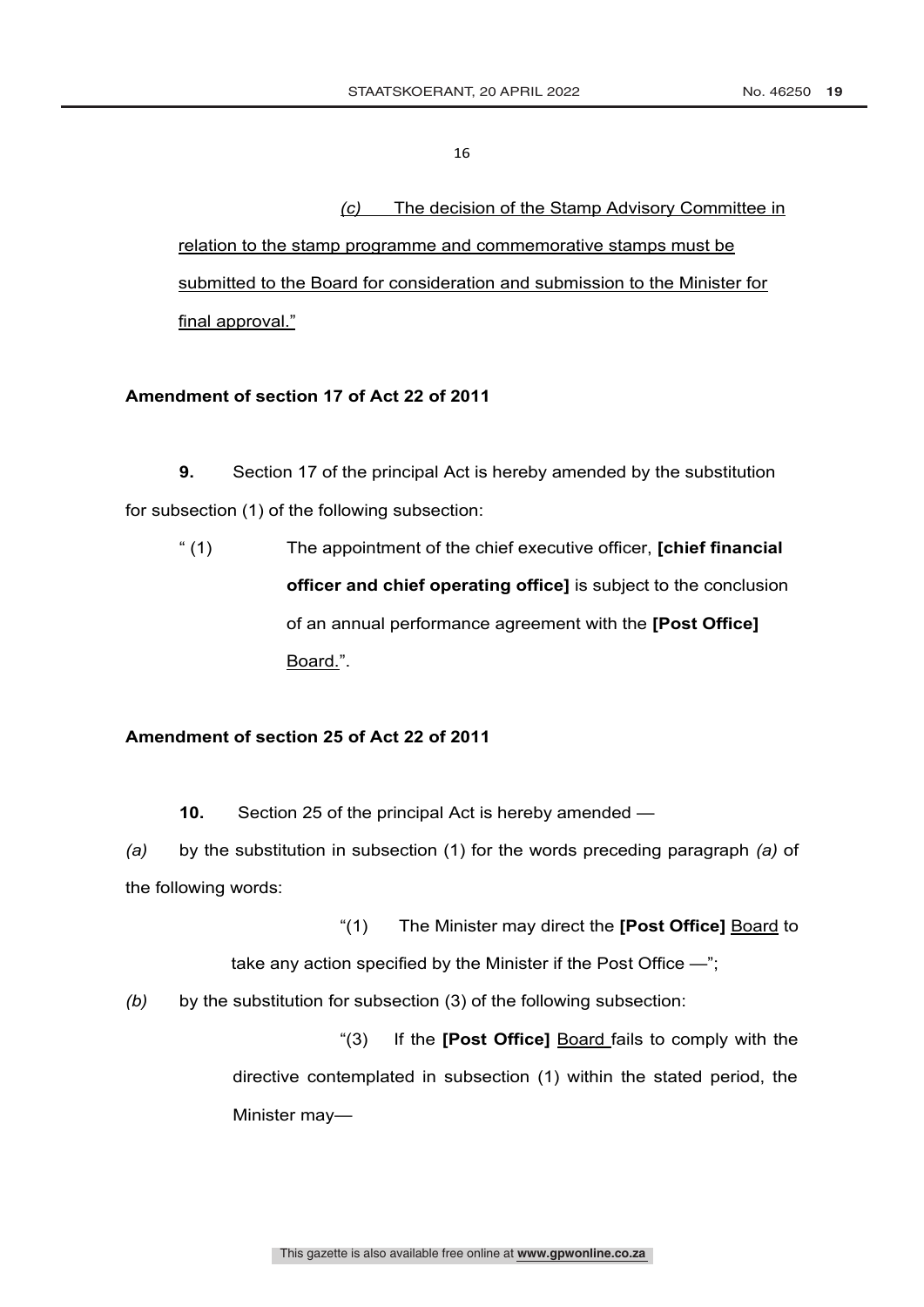- *(a)* after having given the **[Post Office]** Board a reasonable opportunity to be heard; and
- *(b)* after having afforded the **[Post Office]** Board a hearing on any submissions received, replace the members of the Board **[in the same manner as the departing members have been appointed**] or, where circumstances so require, appoint a person as an administrator to take over the relevant function of the **[Post Office]** Board.";

*(c)* by the substitution in subsection (4) for paragraph *(a)* of the following paragraph:

- *"(a)* the administrator may do anything which the **[Post Office]** Board might otherwise be empowered or required to do by or under this Act **[, to the exclusion of the Post Office;]**.";
- *(d)* by the deletion of subsection (4) *(b)*;
- *(e)* by the substitution in subsection (5) for paragraph*(b)* of the following paragraph:
	- *"(b)* within **[six]** 12 months of appointing the administrator, table a report on his or her findings in the National Assembly."; and

*(f)* by the substitution in subsection (7) *(c)* for subparagraph(ii) of the following subparagraph:

> (ii) must, as soon as it is feasible but not later than **[three]** twelve months after the dissolution of the Board, replace the members of the Board **[in the same way in which they were appointed]** in accordance with section 11 of this Act.".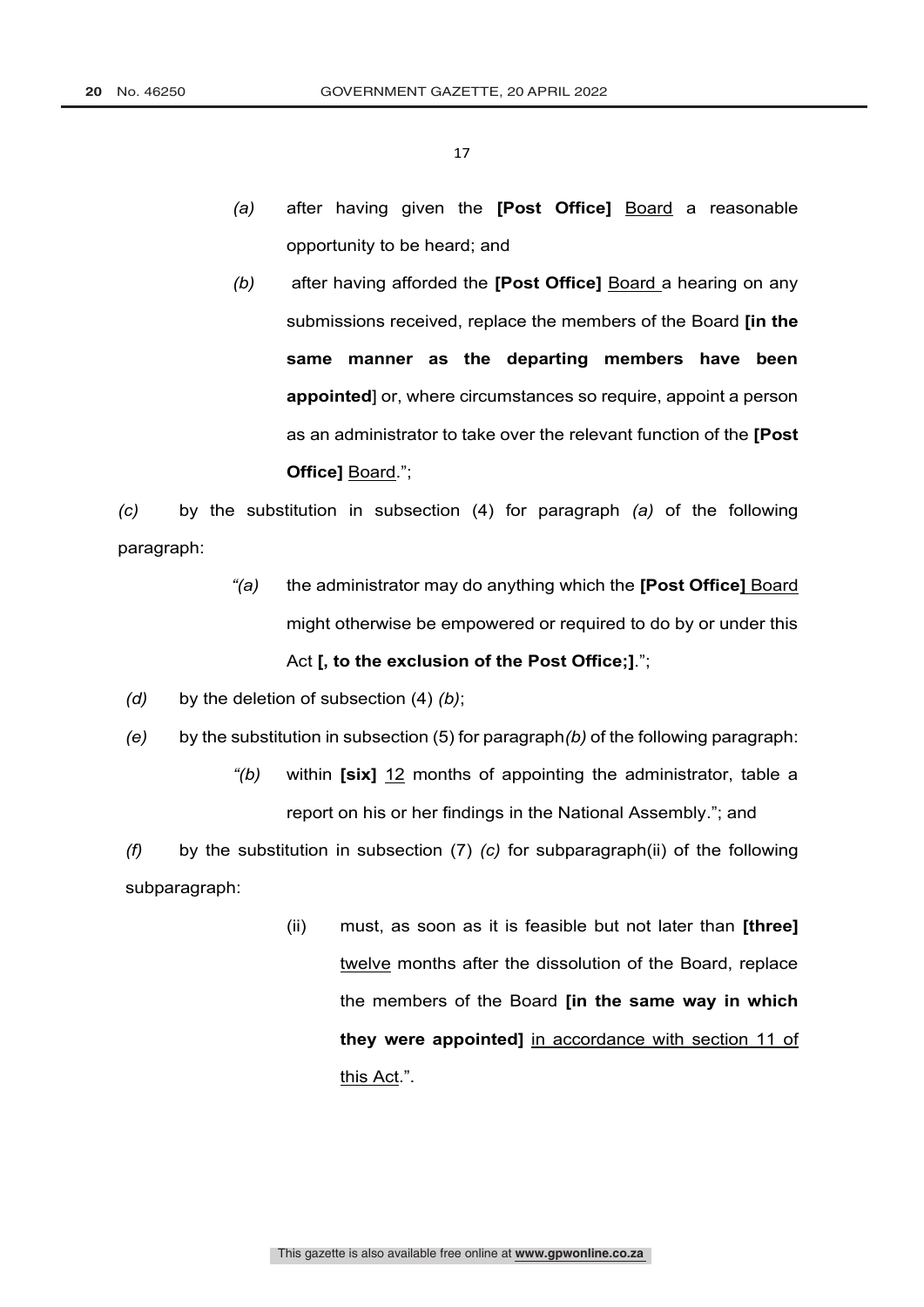## **Short title and commencement**

**11.** This Act is called the South African Post Office SOC Ltd Amendment

Act, 2021, and comes into operation on a date to be determined by the President by proclamation in the *Gazette.*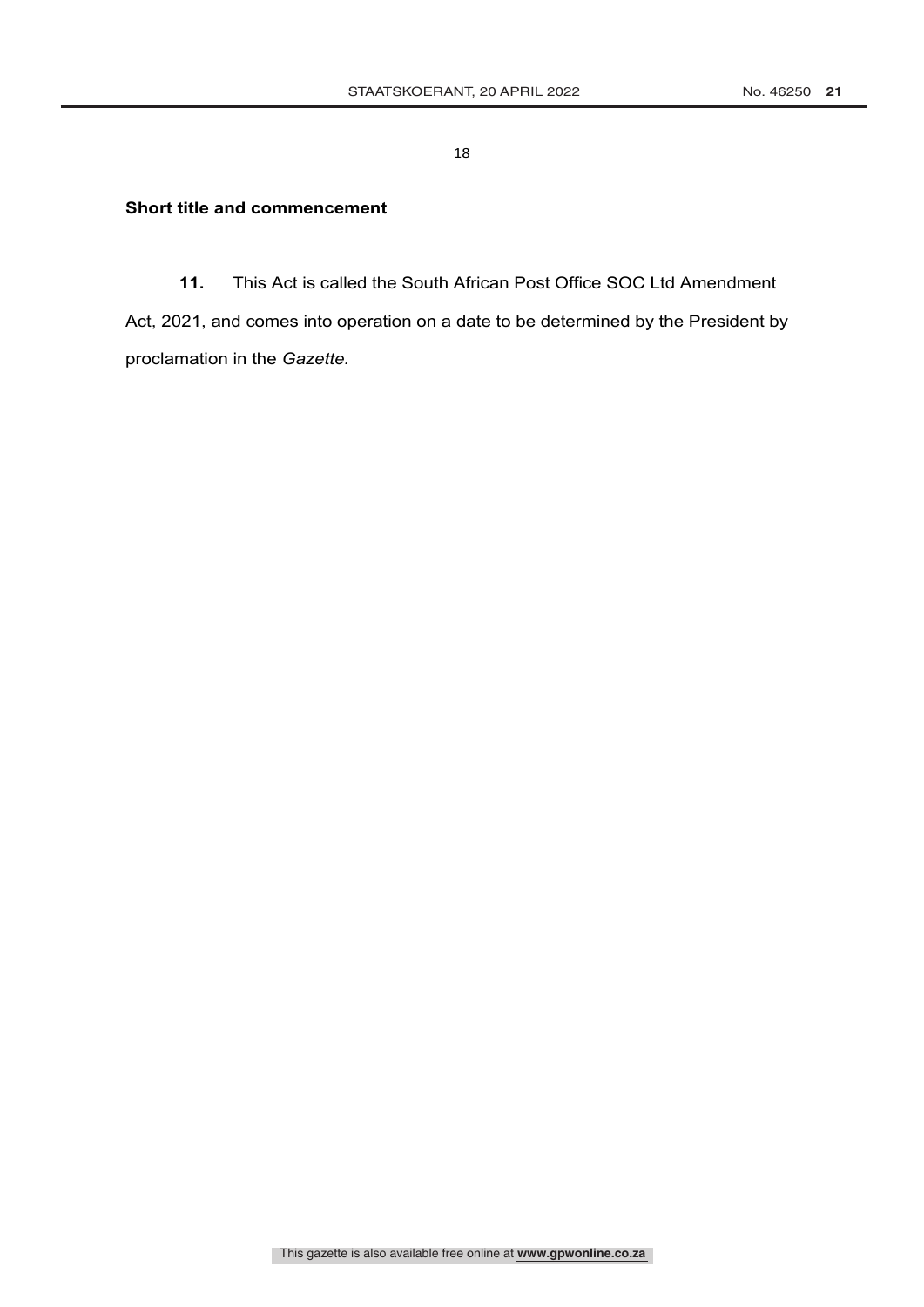## **MEMORANDUM ON THE OBJECTS OF THE SOUTH AFRICAN POST OFFICE SOC LTD AMENDMENT BILL, 2021**

## **1. OBJECTS OF THE BILL**

The Bill seeks to amend the South African Post Office SOC Ltd Act, 2011, so as to provide for the revised duties and expand on the mandate of the South African Post Office as provided for in this Act and the Postal Services Act, 1998; repurpose the Post Office infrastructure to provide diversified and expanded services and exploit the Post Office infrastructure capacity to extract value and forge relations with other stakeholders; to provide for the revised governance structure of South African Post Office; to provide for the appointment and functions of the Stamp Advisory Committee; and to provide for matters connected therewith.

## **2. SUMMARY OF THE BILL**

#### **Clause 1**

Clause 1 provide for the amendment of section 1 to amend and insert number of definitions of words or expressions as used in the legislation for better understanding and interpretation as follows:

"**Department"** which has been amended to mean means the department responsible for communications and digital technologies services gives effect to the proclamation issued by the President establishing the new Department of Communications and Digital Technologies and moving the function to administer this Act from the Department of Telecommunications and Postal Services.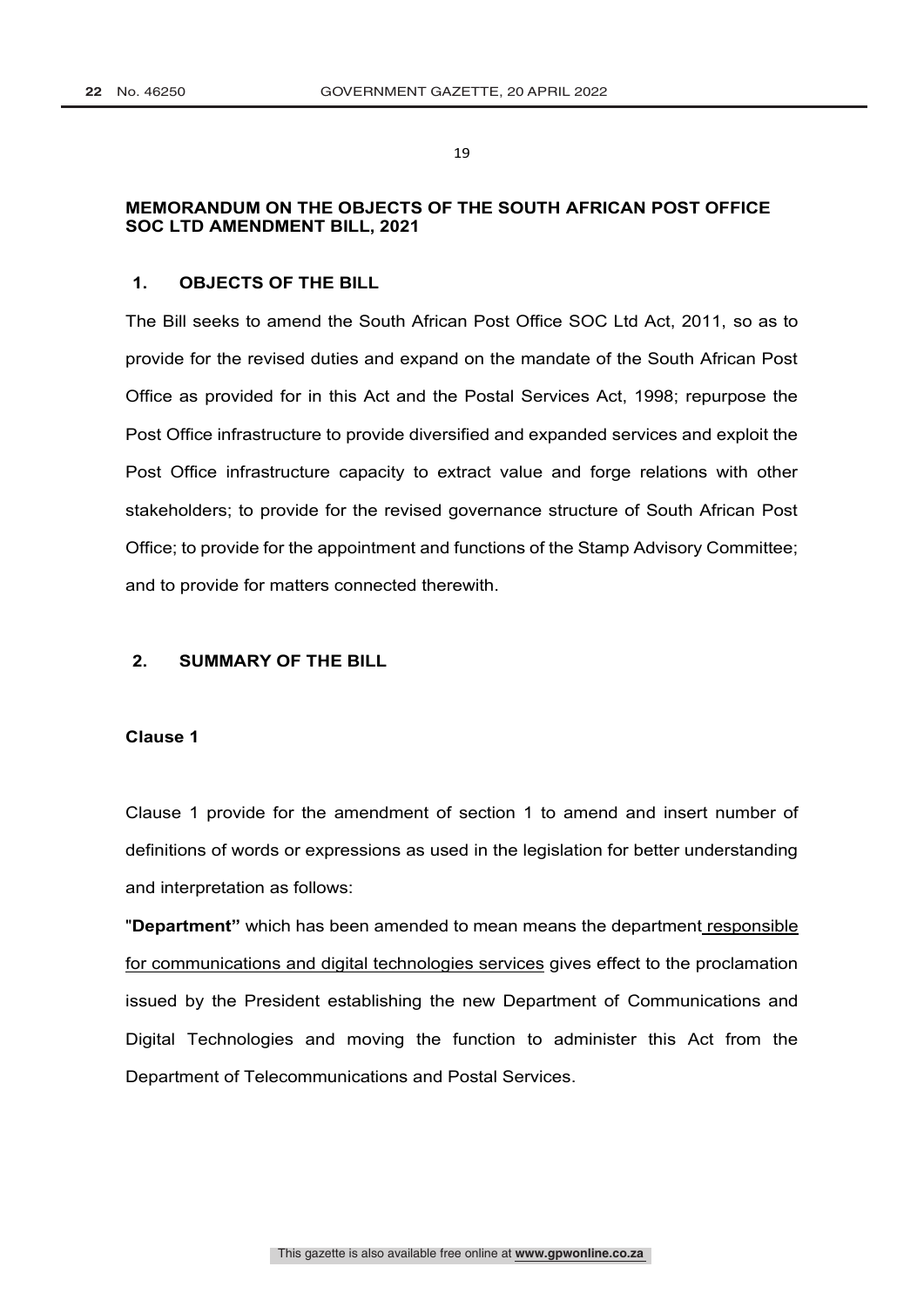**"financial services"** The definition is inserted to ensure the Post Office is enabled to provide financial services but not to be confused with the financial services that are provided for by the Postbank in terms of the Postbank Act. Financial services are aligned to financial services that postal operators, including SAPO, are required to provide by the Universal Postal Union. **"financial services"** in this regard means financial services which include amongst others, money transfers and remittances, cash on delivery services, payment service, prepaid services, tickets sale and as provided for under section 4.

**"Services points"** The definition has been inserted to ensure that the post office services may not only provided from the post office infrastructure but also at any points where the post office services can be accessed from.

**"Stamp Advisory Committee"** This definition is in line with the new insertion that establishes the Stamp Advisory Committee as indicated in clause 14A below giving effect to the National Integrated ICT policy. The Stamp Advisory Committee definition is inserted to mean the "Stamp Advisory Committee established by section 14A (1)".

**"Universal postal services"** The definition is inserted in line with the revised objects of the Act and the revised duties and what constitute universal services obligations. The role of any government is to ensure universal access of any services, including postal, financial and courier services, by anyone in the country without discrimination. The Department believes that the Post Office is still the most accessible infrastructure that many, especially in the rural and underserviced communities can utilise for their postal and related needs.

Private operators mostly operate in the affluent areas and cherry pick where they could make profit as there is no obligation imposed on them. Their services are not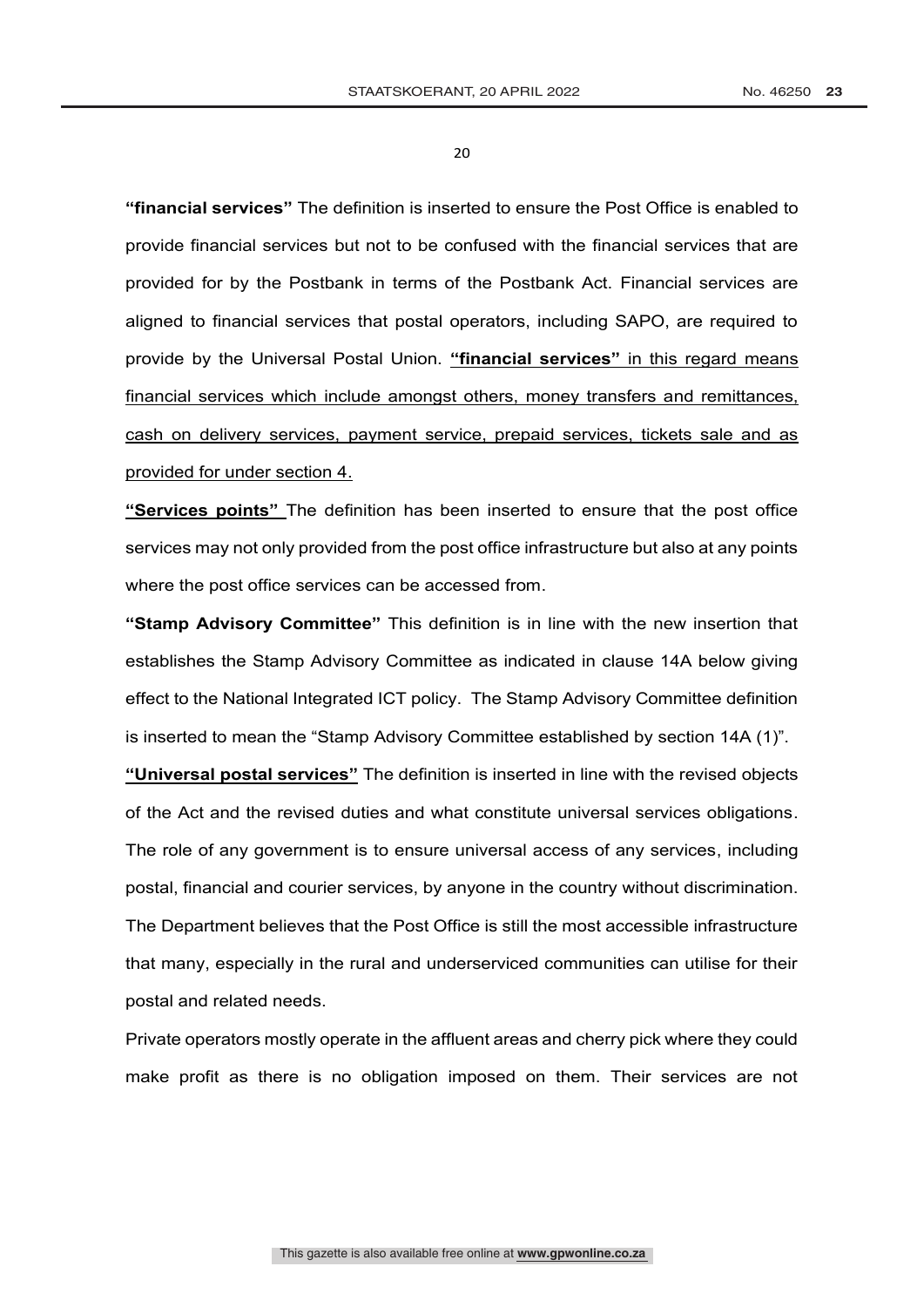accessible to many, especially those in the rural and other communities since they still need to travel to town to access the services which becomes even more expensive.

#### **Clause 2**

Clause 2 provides for the amendment of section 2 of the Act, to insert new objects under paragraphs "(f) and (g). The objects are expanded to ensure that the Post Office is not only empowered by the legislation to provide basic postal services but is empowered to provide other value-added services to expand on its revenue generating streams and also for SAPO to position itself as a facilitator in the provision of government services as provided in the National Integrated ICT Policy White Paper.

#### **Clause 3**

Clause 3 provides for the amendment of section 4 by inserting a number of duties and to expand on the SAPO's mandate as well as to legislate for more services that the SAPO can venture into to ensure relevance and sustainability. These services may include government services, agency, financial, e-commerce, logistics, retail, authentication services, warehousing services, serve as a digital hub for businesses and communities, serve as a logistics partner to other e-commerce providers and any future business that the Post Office may provide that are responsive to the needs of users and consumers subject to the approval of the Minister to exploit their widespread infrastructure and forge partnerships with other stakeholders to ensure financial sustainability.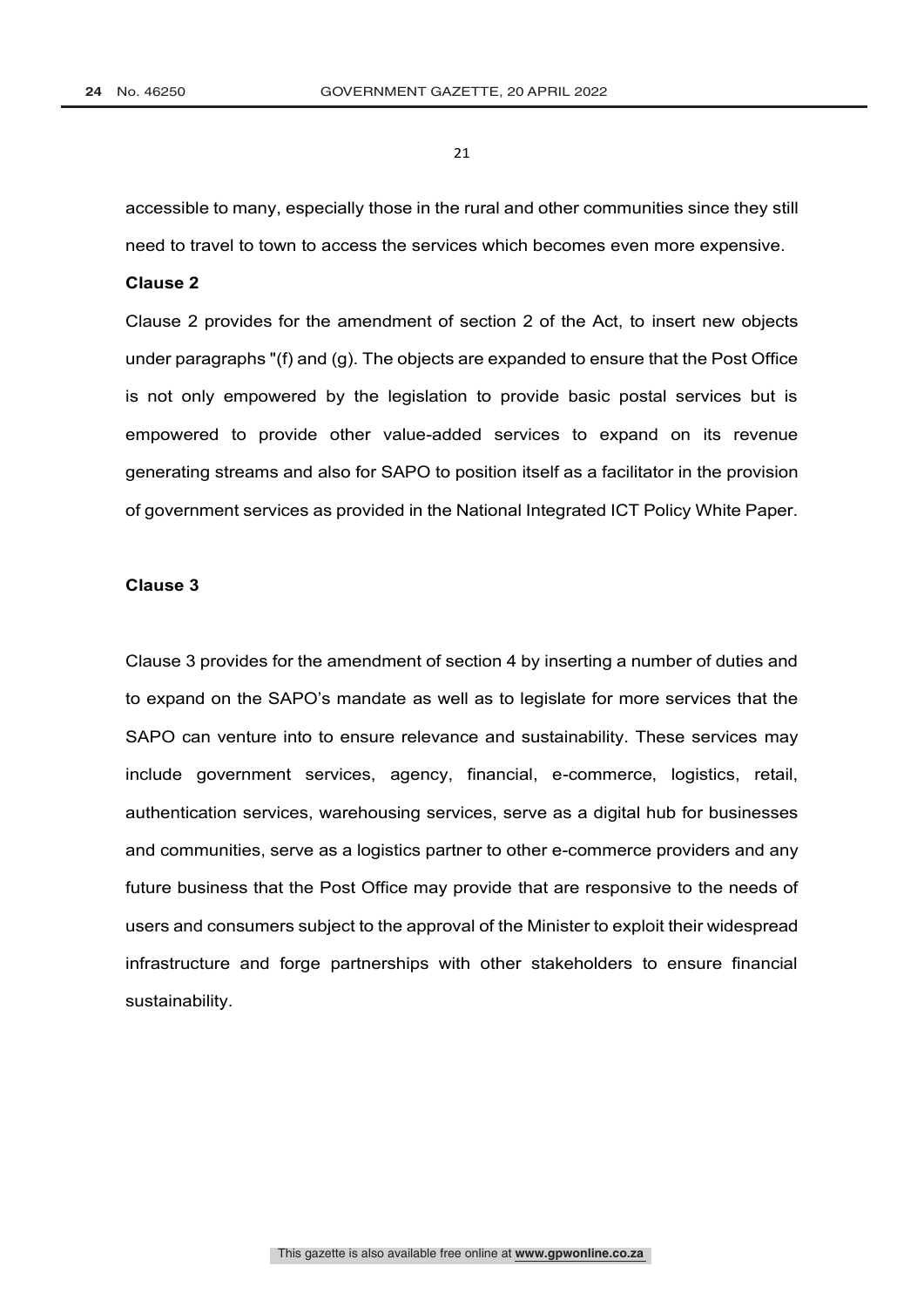The current business model and legislated duties of SAPO are no longer financially sustainable as there is over reliance on the mail business that has drastically declined over the years and not sustainable for the organisation. SAPO's legislated mandate is currently limited to the traditional postal services that are provided for under schedule 1 and 2 of the Postal Services Act, 1998 (Act No. 124 of 1998). The services include: all letter mail, postcards, printed matters, small parcels, courier services, provision of post-box and street addresses and issuing of postage stamps. Most of the above services have drastically declined if not all together became redundant and replaced by the emergence of technologies including the 4IR as many customers have adopted the use of technologies.

The intention is to expand on SAPO's legislated mandate to include value added services in line with the White paper, current developments of ICTs and global trends. The revised duties will ensure that the Post Office expand on its business offerings to create more revenue generating streams and encourage the efficient and effective utilisation of the Post Office infrastructure.

The revised duties also empower the Post Office to be a strategic platform through which citizens and business can access value added services including government services, in line with the ICT White Paper.

The revised duties also empower the SAPO to position itself to be a strategic platform through which citizens and businesses can access value added services including government services in line with the National Integrated ICT Policy White Paper . The revised mandate empowers SAPO to provide logistics and e-commerce services and serve as a logistics partner for e-commerce and other logistics players, including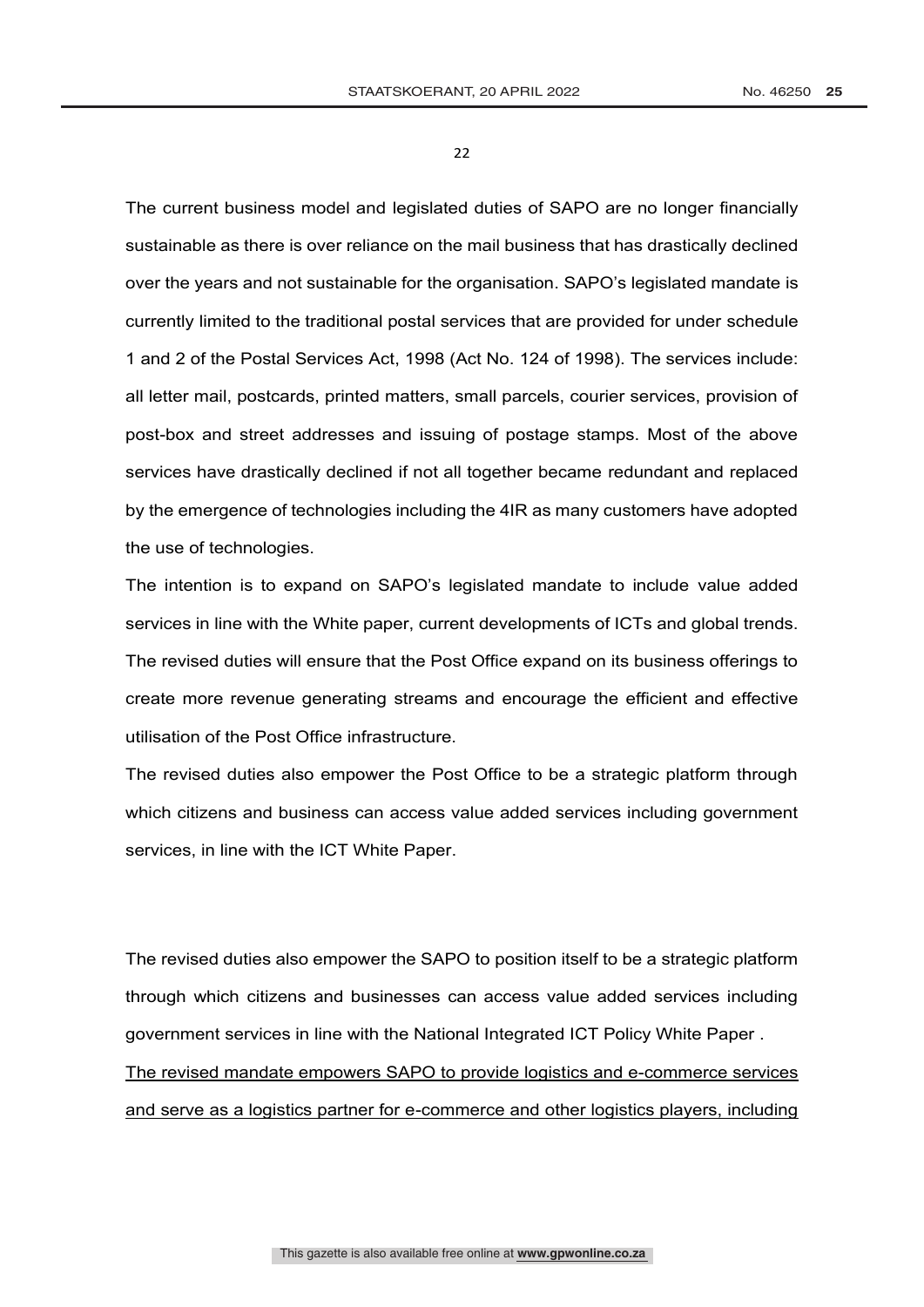SMMEs and informal traders; serve as digital hub for businesses and communities; serve as a Designated Authentication Authority that also fulfils its role as a national Trust Centre in the age of digital identity and services; serve as a hub for government services and other agency services; provide different services at the post office and service points based on the needs assessments for a particular area and to ensure the effective usage and enhancement of the retail offering and services;

The section is further amended to empowers SAPO to continuously adjust its business model in line with the technological and industry developments in the provision of postal services and other services and to enhance the provision of Universal Services Obligation; including the roll-out of service points and the use of third-party infrastructure and other related services subject to the approval of the Minister;

The section is further amended to provide for SAPO to charge different fees for different services and in certain areas with the approval of the Regulator. This is to ensure that the SAPO is able to recover costs of providing services and not operate at a loss.

Furthermore, the amendment allows the Post Office to differentiate its service offerings at different post offices and service points based on the needs assessment for a particular area. This is also to ensure the effective and efficient usage and enhancement of services offerings by SAPO to communities.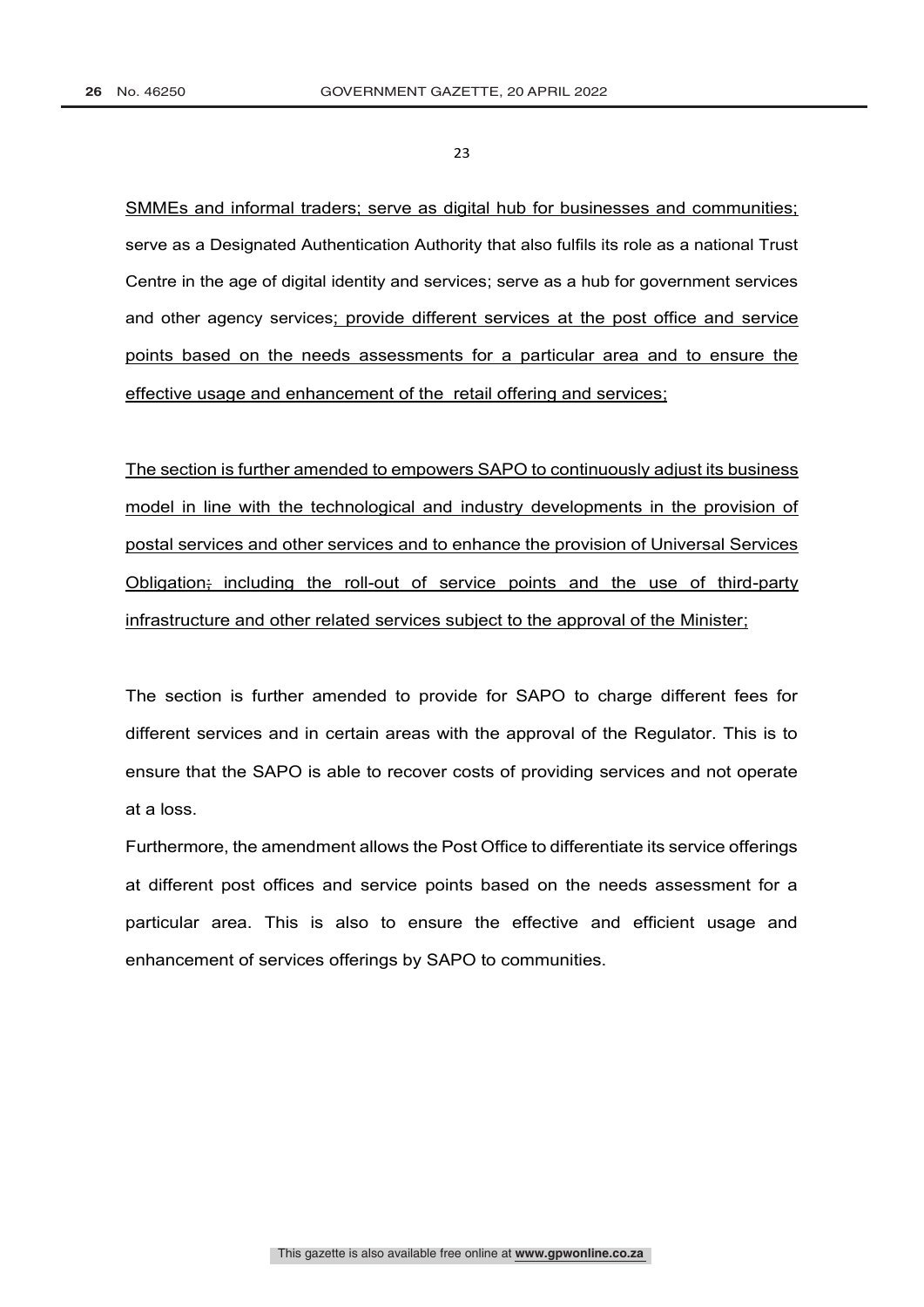#### **Clause 4**

Clause 4 provides for the amendment of section 7 to make it clear that the normal expenditure of the post office to ensure universal postal services as required and any services to achieve its mandate may be funded by Parliament out of money appropriated for the purpose. This is to ensure funding is only provided for services that SAPO is required to provide as part of their social even though they are not financially benefiting the post office.

The provision is further enhanced to encourage all spheres of government to utilise the Post Office infrastructure in the delivery of services wherever possible and to setaside certain services to be provided by the Post Office. This will assist to ensure essential government services are delivered to communities and also ensure the effective and efficient use of government infrastructure (Post Office).

SAPO is currently entrusted with universal postal services obligation to provide services everywhere in the country even in areas that are not profitable and do not make business sense, whereas other operators cherry pick affluent area that they are guaranteed to make profit. Allowing for the utilisation of SAPO infrastructure to be utilised by governments departments at a fee will offset the losses that they are currently incurring to provided universal services obligation that they are required by law to provide, regardless. This will also ensure that SAPO does not rely of government bailout and subsidy as it is currently the case.

In this regard, SAPO should be seen as an extension arm of the government and as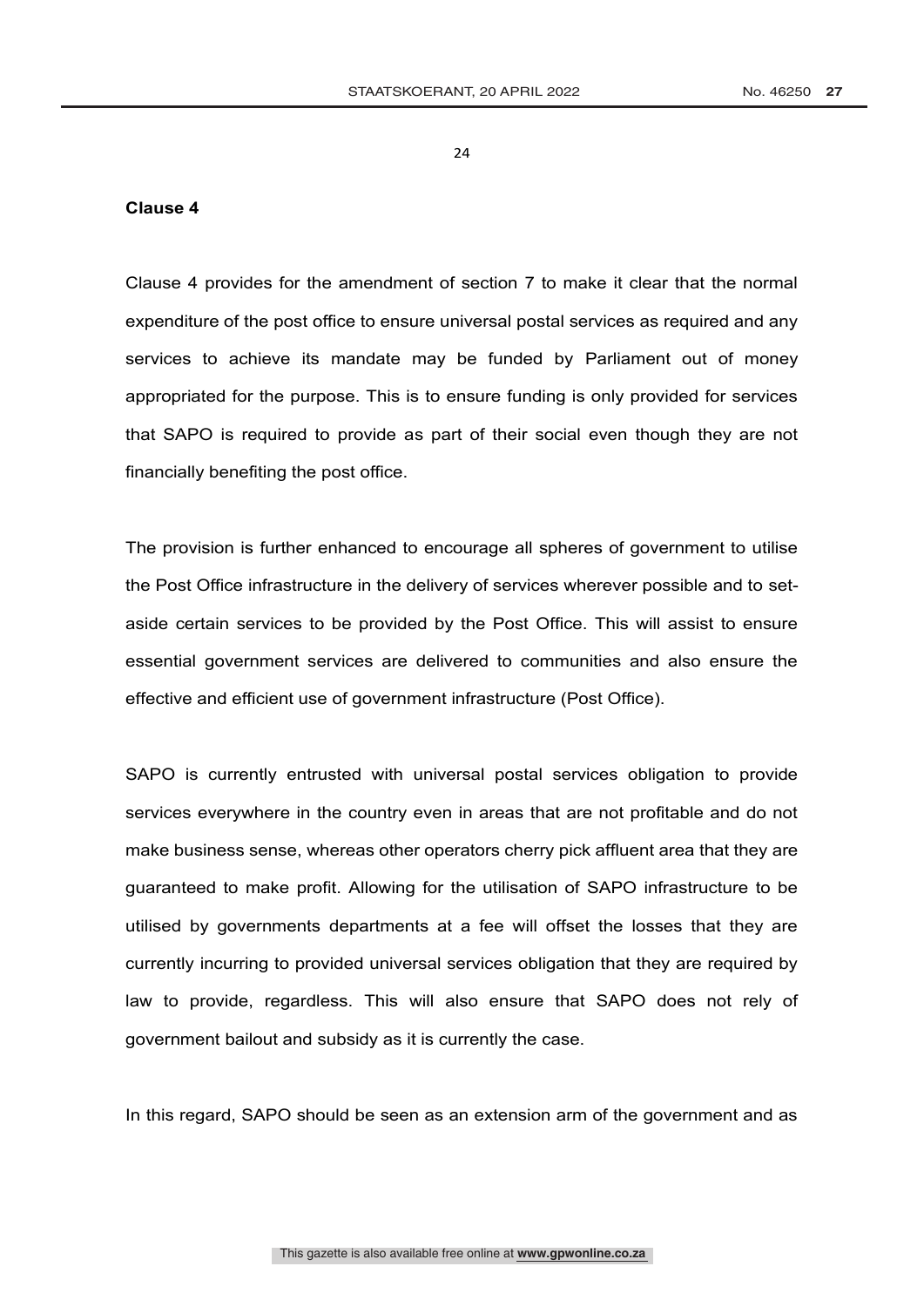such should be considered the preferred supplier of certain services, especially in the rural areas where the combination of Post Office services and government services will ensure full government services housed in a single operation.

#### **Clause 5**

Clause 5 provide for the amendment of section 8 to reduce the maximum number of non-executive members to the SAPO Board that the Minister can appoint from 10 to 9 and also provide for a minimum of 5.

Governance structure and structural arrangement of the Post Office has been identified as one of the contributors to financial challenges of the post office with excessive number of headcounts.

Given the financial challenges that SAPO is facing, this is to ensure the maximum number of Board members is kept as minimal as possible to ensure savings wherever possible and to do away with any excessive costs. The revised number is also to assist to break the deadlock during the board meetings. The revised number will still be sufficient to ensure the effective functioning of the Board.

Despite the appointment of so many members of the Board, who are deemed qualified and competent to turnaround the financial position of SAPO, SAPO continues to struggle operationally and financially relying on government bailout from time to time. The reduced number of the Board members and provision for a minimum board member with a focused responsibility will contribute to ensuring that any excessive cost no matter how little it is, is eliminated in order to make it more effective and efficient.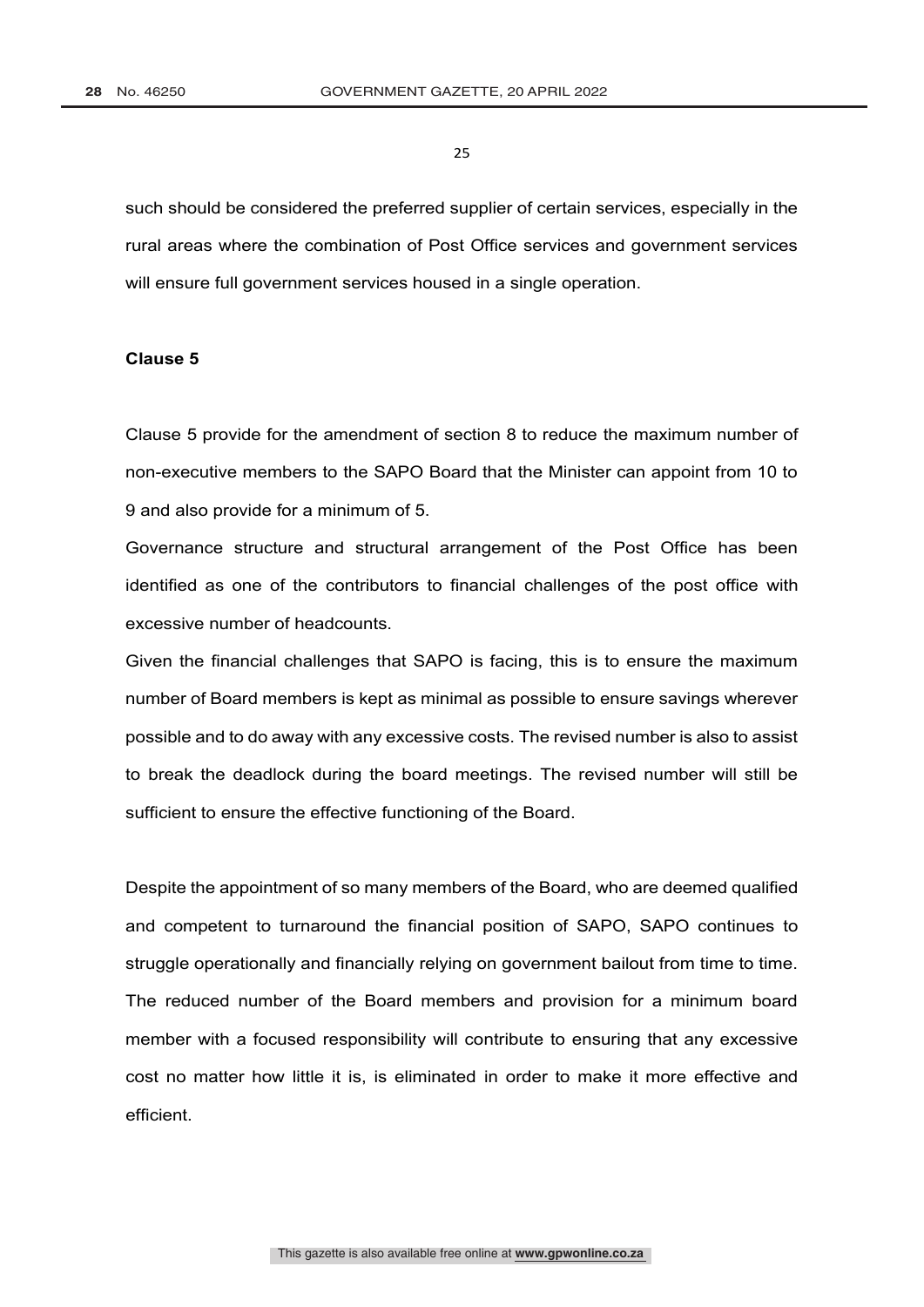The provision for a minimum number of members will also provide leadership without interruptions and ensure that temporary vacancies in the Board (i.e. temporary failure to have a full board appointed) does not invalidate the existence of a Board.

The section is also amended to remove the appointment of deputy chairperson of the Board. The role of the deputy chairperson has in the past not been noticeable in relation to other board members and gives an impression that if the Chairperson is not available, the deputy chairperson assumes the responsibility of the chairperson and is not necessary. These amendments therefore give the Minister powers to appoint any member of the Board to be the chairperson at any given time.

The section is also amended to delete subsection (5) and (6) in line with the decision to remove post office board members to be represented in the Postbank Board.

## **Clause 6**

Clause 6 provides for the amendment of section 11 to:-delete subparagraph *(c)* of subsection (4) to remove the need to have banking business skills as this was made in line with the Post Office as the shareholder of the Postbank and provision requiring the post office Board members to be represented in the Postbank Board.

The section is further amended by the deletion of subparagraph *(a)*(i) which compels the Minister to appoint two nominated union members to the Board. Experience has shown that a nomination from the union takes longer because, in most cases, the unions submit names of people without the necessary skills and insist on those names. This makes it difficult for the Board to be appointed on time as there is a lot of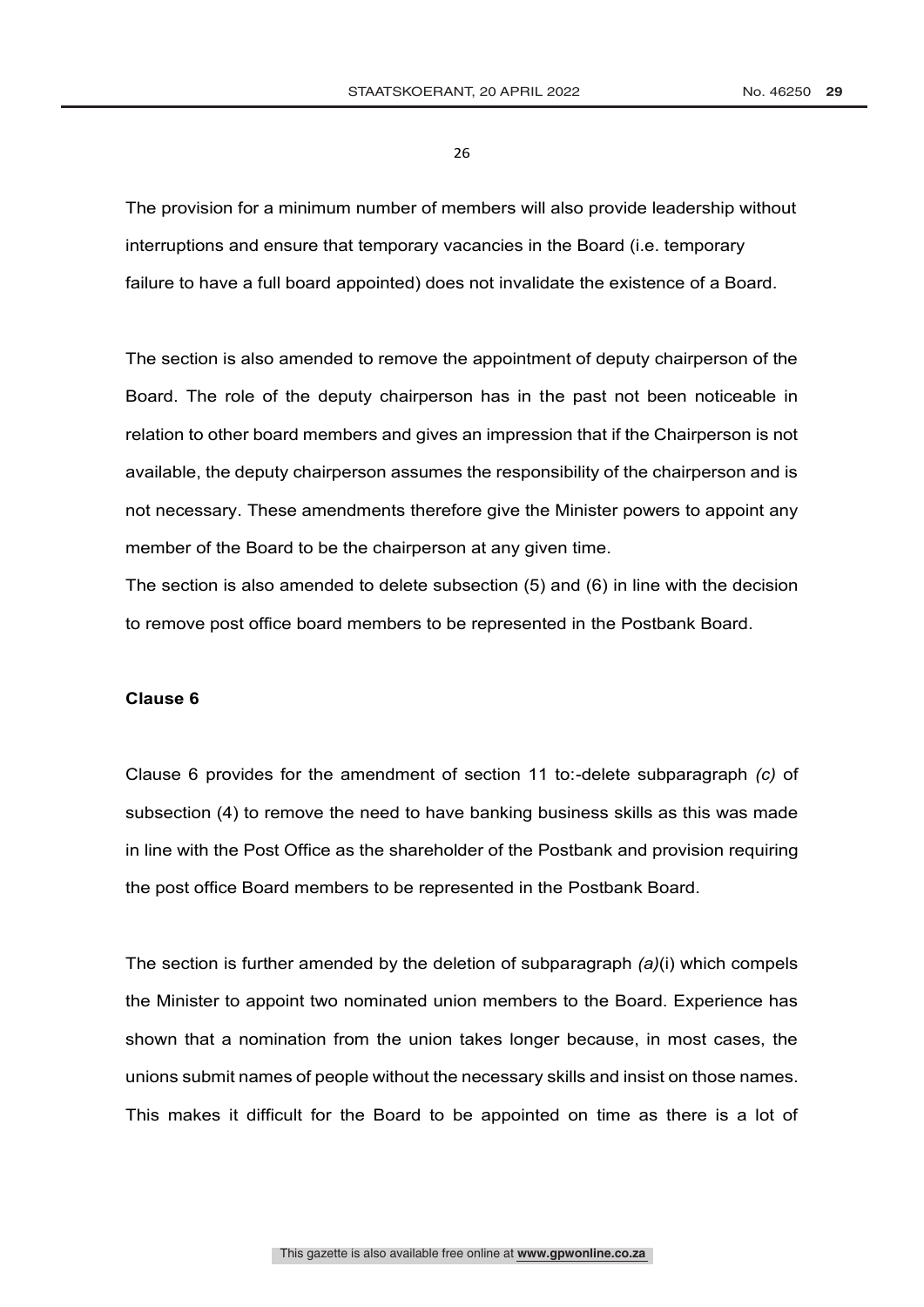unnecessary discourse between unions and the Department to nominate appropriately skilled people. The unions will still be invited to nominate but the Minister will not be compelled to appoint if the nominated person does not have the requisite skills, as provided for in the Act.

Subsection (8) *(a)* is also amended to provide for the simplified process of filling of vacancy by the Minister due to resignation or disqualification by removing the need for nomination committee in filling of vacant position if the departing member was appointed through the nomination committee. The filling of vacancies after a board member has vacated the position take longer if the nomination committee was used in the appointment of Board members as the Act requires that the Board member should be appointed in the same manner as the departing Board member. This is to ensure the effective processing of filling vacancies created due to resignations or disqualification.

Section 8 is further amended to empower the Minister to review the appointment of any Board member annually at the Annual General Meeting (AGM). In the shareholder's compact and King Report there is a clause that commits the Board to conduct annual performance assessments of each Board member and also the organisation it oversees. Based on those assessments by the Board and presented to the Minister and for any reason as provided for under sections 10 and 13 of the Act, the Minister will now be empowered to initiate removal process of a Board member during the AGM if the assessment report indicates as such. This also makes the Board more effective in executing its fiduciary duties.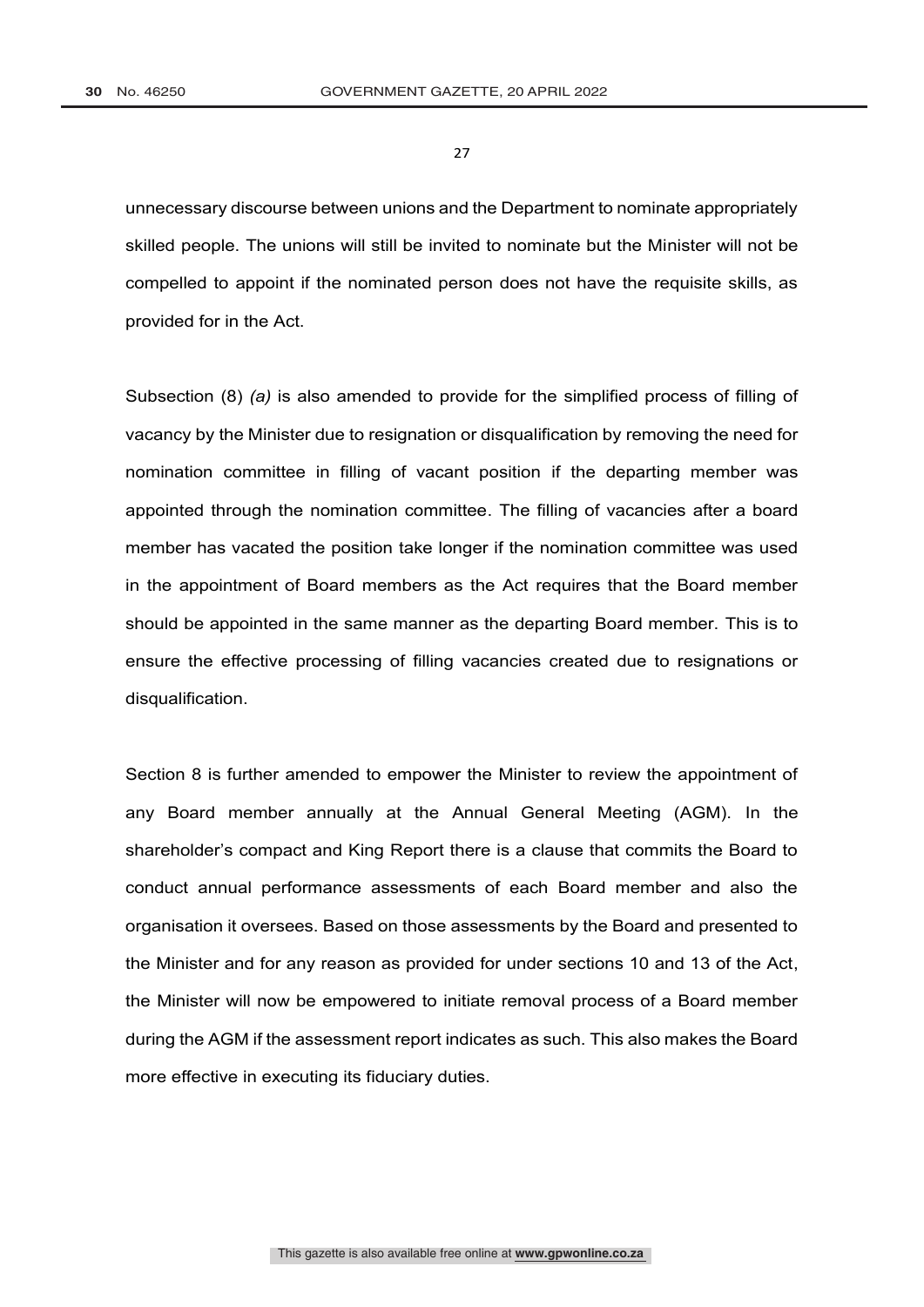#### **Clause 7**

Clause 7 provide for the amendment of section 12 by the deletion in of subsection (2) *(f)*. The subsection is no longer necessary in line with the removal of Postbank Board member to be appointed to the Board of the Post Office and vice versa.

#### **Clause 8**

Clause 8 provides for the insertion of new sections  $14A - E$  to: (a) provide for the appointment of the Stamp Advisory Committee (SAC) members by the Minister; (b) processes to be followed in the appointment of the SAC members; (c) composition of the SAC; (d) eligibility to be appointed; (e) functions of the SAC; (f) disqualification and removal.

The current committee was established more than 15 years ago and has been there since because of a legislative vacuum on the appointments, term of office, reappointments, removal etc. Acknowledging the policy and legislative vacuum, the 2016 National Integrated ICT Policy White Paper provided for SAC-related matters and the insertions are in line with the White Paper.

Section 14A is inserted to give the Minister the powers and responsibilities to appoint the members of the SAC, composition of the SAC and the procedure to be followed when appointing those members. The proposal also stipulates that there should be government representation in the committee.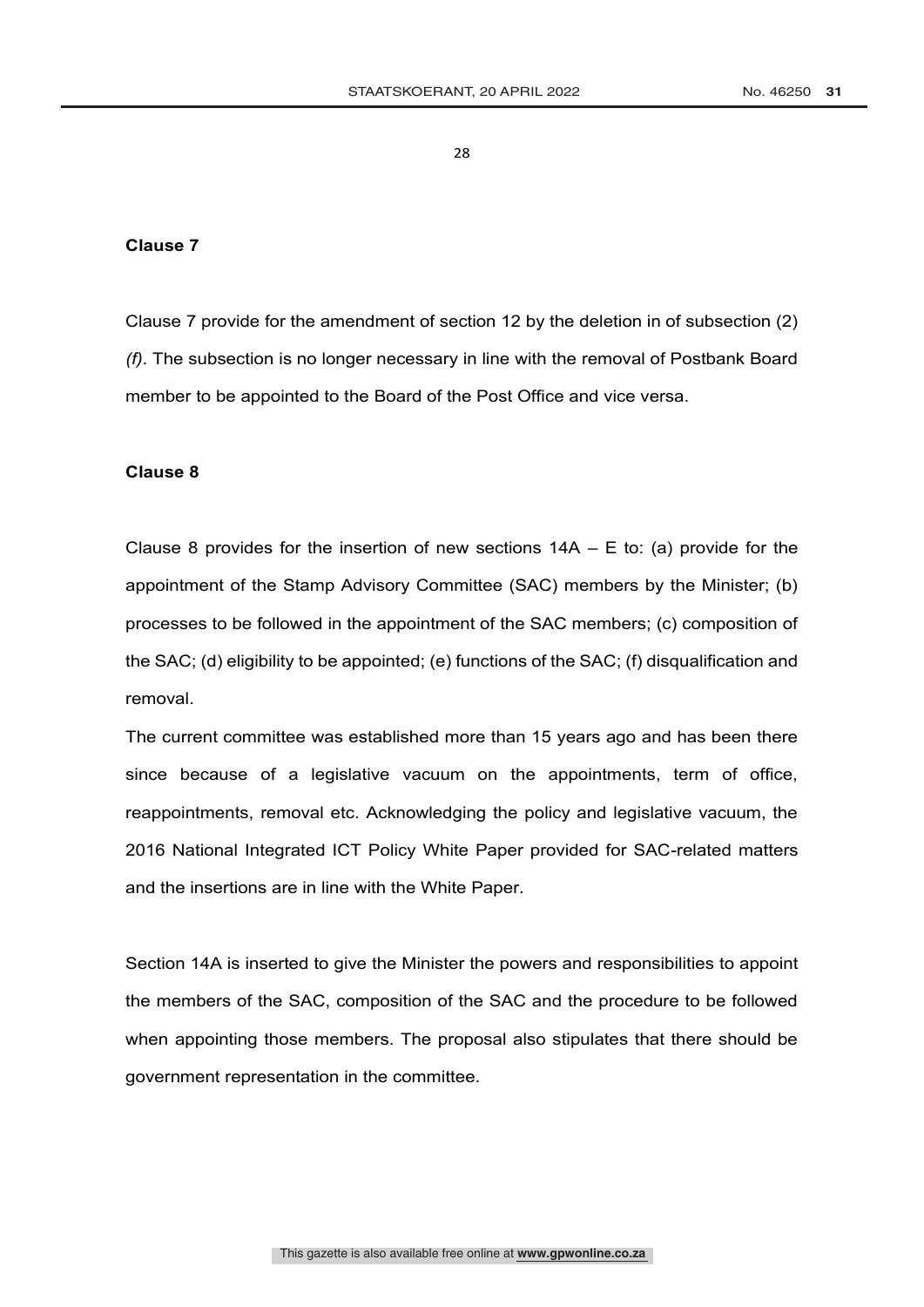Section 14B is inserted outlining who may not be appointed to the SAC. Even though the members of the SAC are not members of the SAPO Board it is important they also adhere to good governance principles. It is very important that we use the same governance principles for a specialized committee as a committee reporting to the Board and this ensures good governance principles are complied with by all structure reporting to the Board.

Section 14C is inserted providing how SAC members can be removed from SAC by the Minister.

Section 14D is inserted providing how members can vacate office.

Section 14E clearly provides what is expected of SAC and its members, the role that they play within the broader SAPO structures and their advisory role to the Board and subsequently to the Minister.

#### **Clause 9**

Clause 9 provides for the amendment of section 17(1) to ensure that the performance contract of the Chief Executive Officer (CEO) is concluded with the Board and not the Post Office as the Act currently provide. Reference to the Post Office as the one concluding the performance agreement with the CEO is problematic and creates ambiguity as the CEO reports to the Board and therefore the performance agreement should be concluded with the Board and not the Post Office.

The subsection is further amended to remove references to the CFO and COO as only the CEO conclude the PA with the Board and others with the CEO.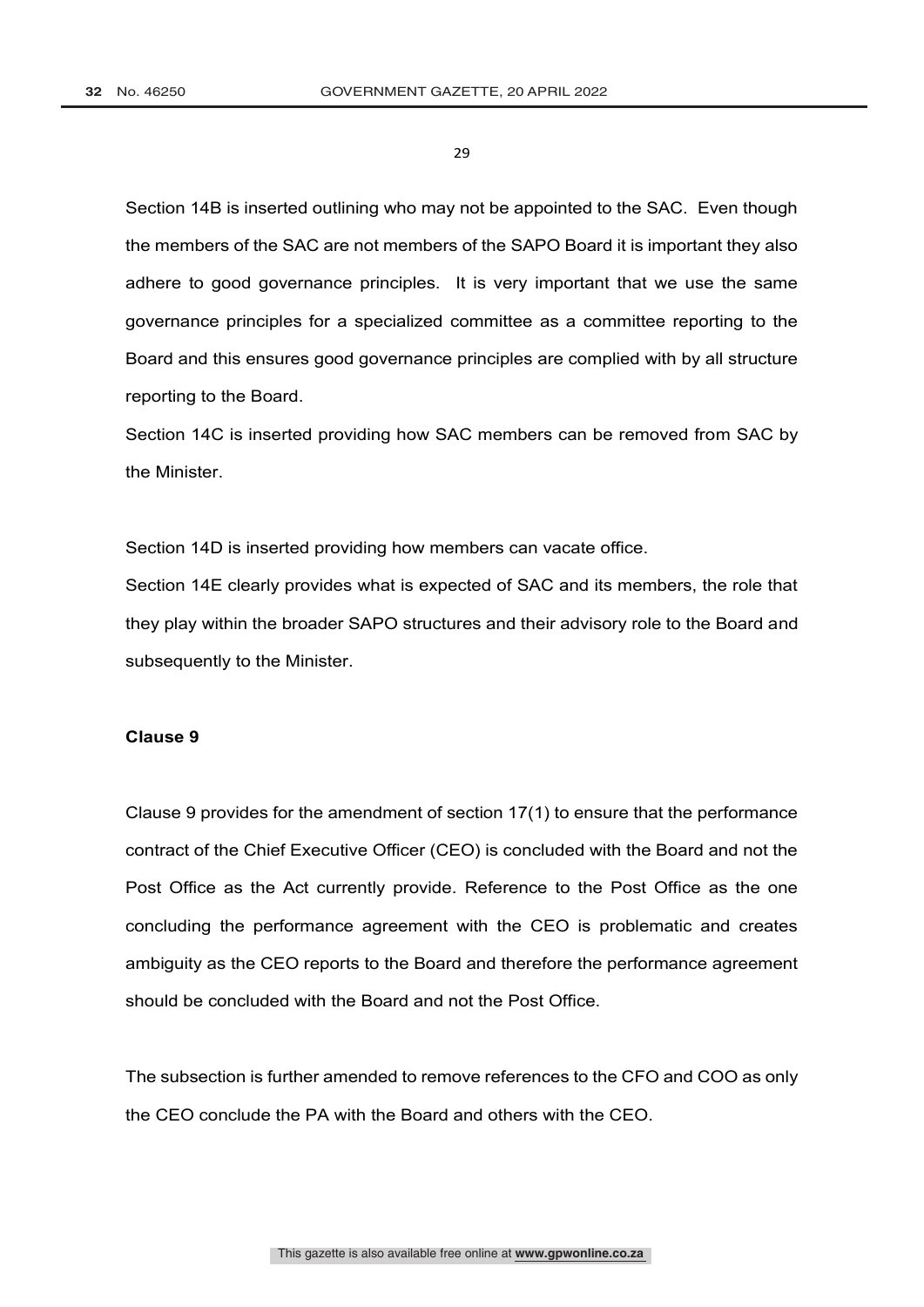#### **Clause 10**

Clause 10 provides for the amendment of section 25 (1) and (3) dealing with interventions by the Minister to replace to "Post Office" with "the Board" to make it clear that it is the Board that interacts with and reports to the Minister and also to ensure that the Board is held accountable.

The section is further amended to remove the restriction whereby the Minister may only replace the removed Board in the same manner as the initial Board was appointed. If the initial Board was appointed using the nomination committee as provided for in the Act, Minister is compelled to follow the same process in replacing the board or member. This lengthy and cumbersome process is now avoided.

The section is further amended to increase the term of office of the administrator from three months to twelve and for the Minister to report to the National Assembly within 18 months after the Administrator is appointed. The current timeframe of three months is not reasonable and sufficient to ensure the administrator is able to develop and implement turnaround strategies and plans required in instances where the Board is dissolved. This has been shown with appointment of the previous administrator that the 3 months period is not sufficient. The Minister will also requires time once the Board has been dissolved to apply his/her mind regarding the appointment of the next **Board** 

Subsection (4)*(b)* is deleted as it insinuates that the Board will still be there even after an administrator is appointed and requires that Board, while the administrator is responsible to not interfere.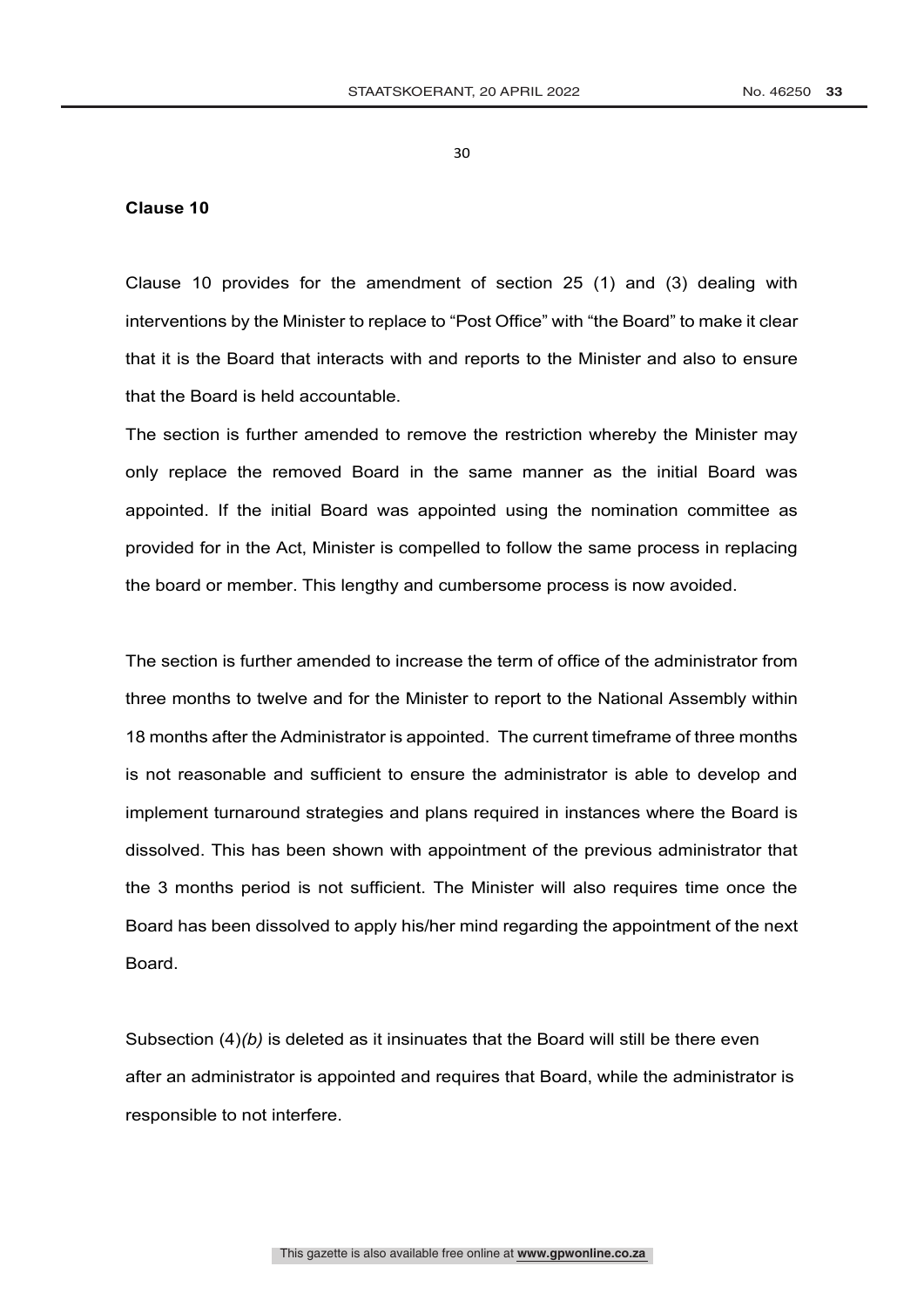#### **3. PARTIES CONSULTED**

The SAPO Amendment Bill was developed in consultation with SAPO and National Treasury as key stakeholders

Furthermore, the Bill was finalised in consultation with the Presidency (Department of Monitoring Evaluation (DPME)) in the development of SEIAS report and sign off. The Bill will be submitted to the Office of the Chief State Law Advisor in keeping with the Cabinet decision of 18 March 2009 for pre-certification.

The draft Bill was further presented and approved by the ESEID Cluster for submission to Cabinet on 22 July 2021.

## **4. FINANCIAL IMPLICATIONS**

The implementation of the Act may have financial implications for government and the South African Post Office SOC Ltd to ensure that the Post Office branches are upgraded to be able to provide services in line with the revised duties.

## **5. CONSTITUTIONAL IMPLICATIONS**

The draft Amendment Bill advances equality, human dignity through access information and to affordable postal, ICTs and government services by all citizens.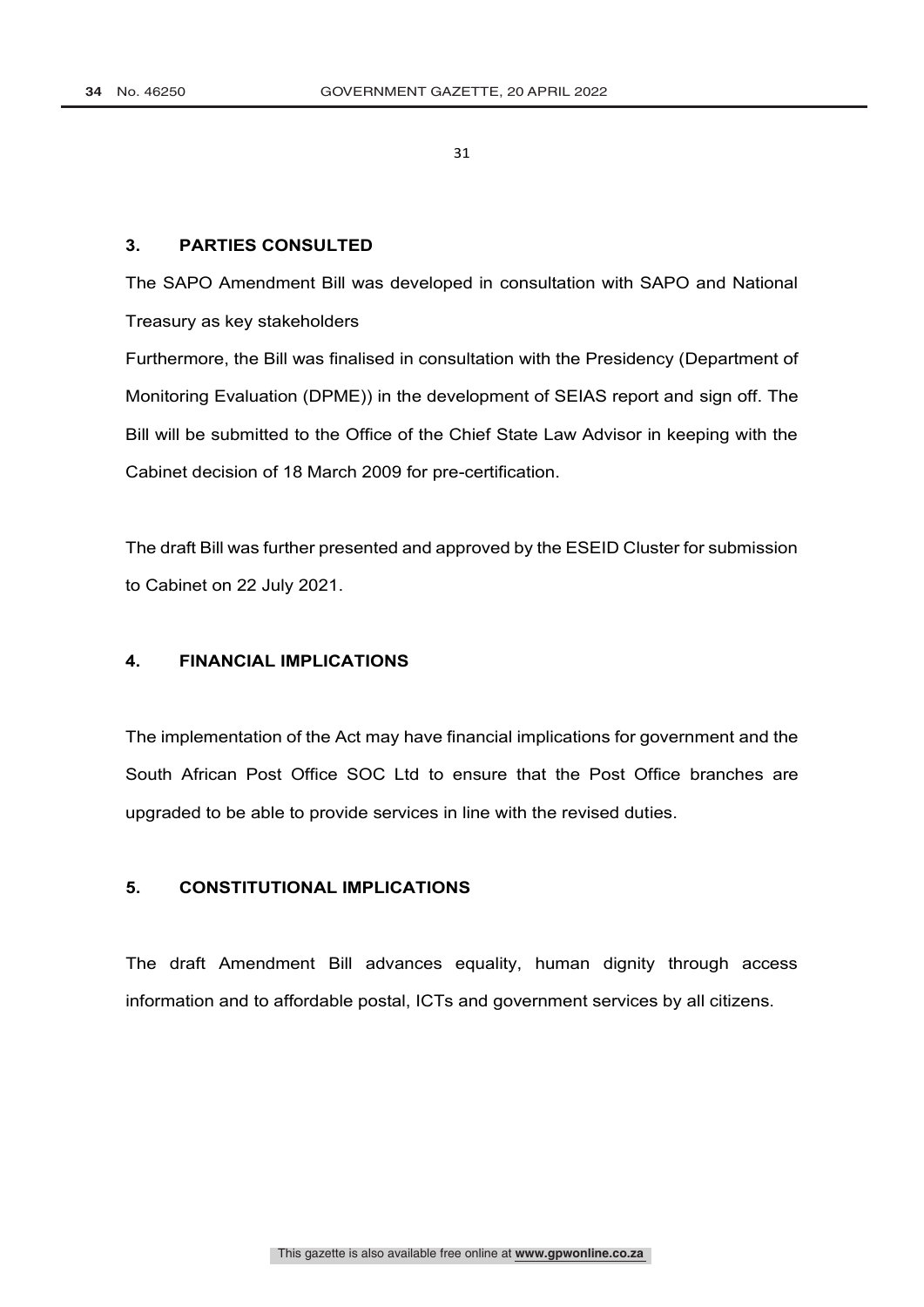## **6. PARLIAMENTARY PROCEDURE**

6.1 The Constitution regulates the manner in which legislation may be enacted by Parliament. It prescribes different procedures for different kinds of Bills. Section 75 of the Constitution deals with ordinary Bills not affecting the provinces and sets out a procedure to be followed when the National Assembly passes a Bill other than a Bill to which the procedure set out in section 74 or 76 of the Constitution applies. Section 76 of the Constitution on the other hand deals with ordinary Bills affecting the provinces and provides for a procedure that must be followed for all the Bills referred to in that section. It is apparent that this Bill must be dealt with by Parliament in terms of procedures set out in Section 75 of the Constitution.

6.2 The Constitutional Court in *Tongoane v Minister of Agriculture and others1,* held that the tagging test focuses on all the provisions of the Bill in order to determine the extent to which they substantially affect functional areas listed in Schedule 4 to the Constitution and not on whether any of the provisions of the Bill are incidental to the substance of the Bill.<sup>2</sup> The Constitutional Court further in the *Tongane* judgement found:

> *"[72] To summarise: any Bill whose provisions substantially affect the interests of the provinces must be enacted in accordance with the procedure stipulated in Section 76… Whether a Bill is a Section 76 Bill is determined in two ways. First, by the explicit list of legislative matters in section 76(3) (a)-(f), and second by whether the provisions of a Bill in substantial measure fall within a concurrent provincial legislative competence."* [Underlining is our emphasis]

6.3 The question that needs to be asked therefore is whether the provisions of the Bill, would in substantial measure, fall within a functional area listed in Schedule 4 to the Constitution, or whether the Bill provides for legislation envisaged in Section 76(3)(a) to (f) of the Constitution.

<sup>1</sup> CCT 100/09 [2010] ZACC 10.

<sup>2</sup> Tongoane at paragraph 59.